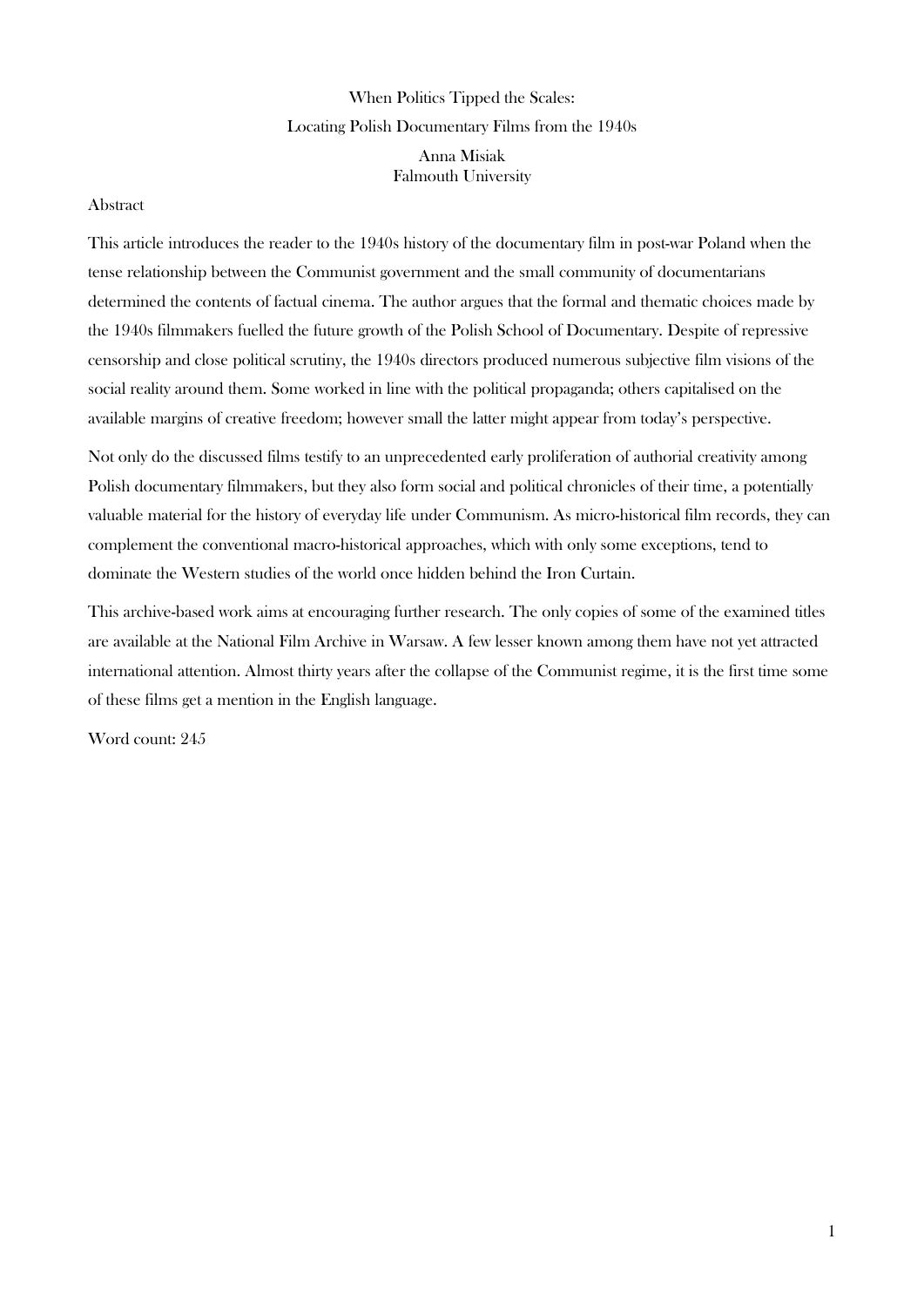## Introduction

Over the first five years after World War Two, Polish documentary films emerged from newsreels as a creative medium reporting on everyday life and the politics of the country. The Soviet-backed government was happy to support its growth. Despite their frequently contradicting objectives, both the Communists in power and the small film community believed in the mission of factual filmmakers. They worked to disseminate information about the recent social and political changes and to chronicle them for future generations.<sup>1</sup> If these filmmakers sometimes cheerfully reported on political events or engaged with propagandist persuasion, elsewhere they focused on individuals coping with the challenges of post-war recovery.

Although the ruling elite tipped the scales frequently offsetting authorial visions, in one way or another, Polish documentarians explored the thin margins of creative freedom and produced an original output that still impresses viewers with both richness of subjective outlooks and formal inventiveness. From observation to the reenactment, they developed distinct strategies of filming. Their diverse subject matters gave rise to a broad range of genres: from archive documentaries to contemporary social commentaries, from expository films to poetic contemplations. Several of those early tendencies laid the foundations for future documentary directions. In some ways, they sparked the remarkable international successes that reached their zenith between the late 1950s and 1970s with what the critics have dubbed the Polish School of Documentary/Polska Szkoła Dokumentu.<sup>2</sup>

From as early as 1944, when the East of the country was liberated, the Communist authorities began investing in numerous factual film initiatives that soon gave birth to critically acclaimed titles, some of which won international festival trophies. Gradually, the new government built a whole national infrastructure for producing documentaries. Like any other economic or cultural enterprise, owned by the state, all documentary film production fell under the control of the Communist Party, on whose behalf dedicated ministerial bodies managed and supervised its operations.

By the end of the 1940s, the Party officials authorised an opening of two separate studios dedicated to factual filmmaking. The Documentary Film Studio/Wytwórnia Filmów Dokumentalnych in Warsaw started operating in the autumn of 1949, and the Educational Film Studio/Wytwórnia Filmów Oświatowych in Łódź opened early in January 1950.<sup>3</sup> Both outlived the Communist regime and still exist today. With the dedicated production facilities, factual film production gained recognition and status that almost matched that of the narrative cinema, whose makers had their studios in Łódź.

In spite of such positive developments, the documentary community often paid a high price for the Communist investment. Many a time, potentially successful documentary careers stalled because of censorship and political repressions. Sometimes creative visions underwent substantial modifications. The authorities also shelved a few inventive, original films because they fell short of projecting an optimistic outlook—one of the top priorities on the long list of Communist propaganda objectives.

Nevertheless, several filmmakers left a legacy of creatively compiled documentary evidence of the sprouting normalcy in the social life of the country that had been traumatised by both the Nazi and the front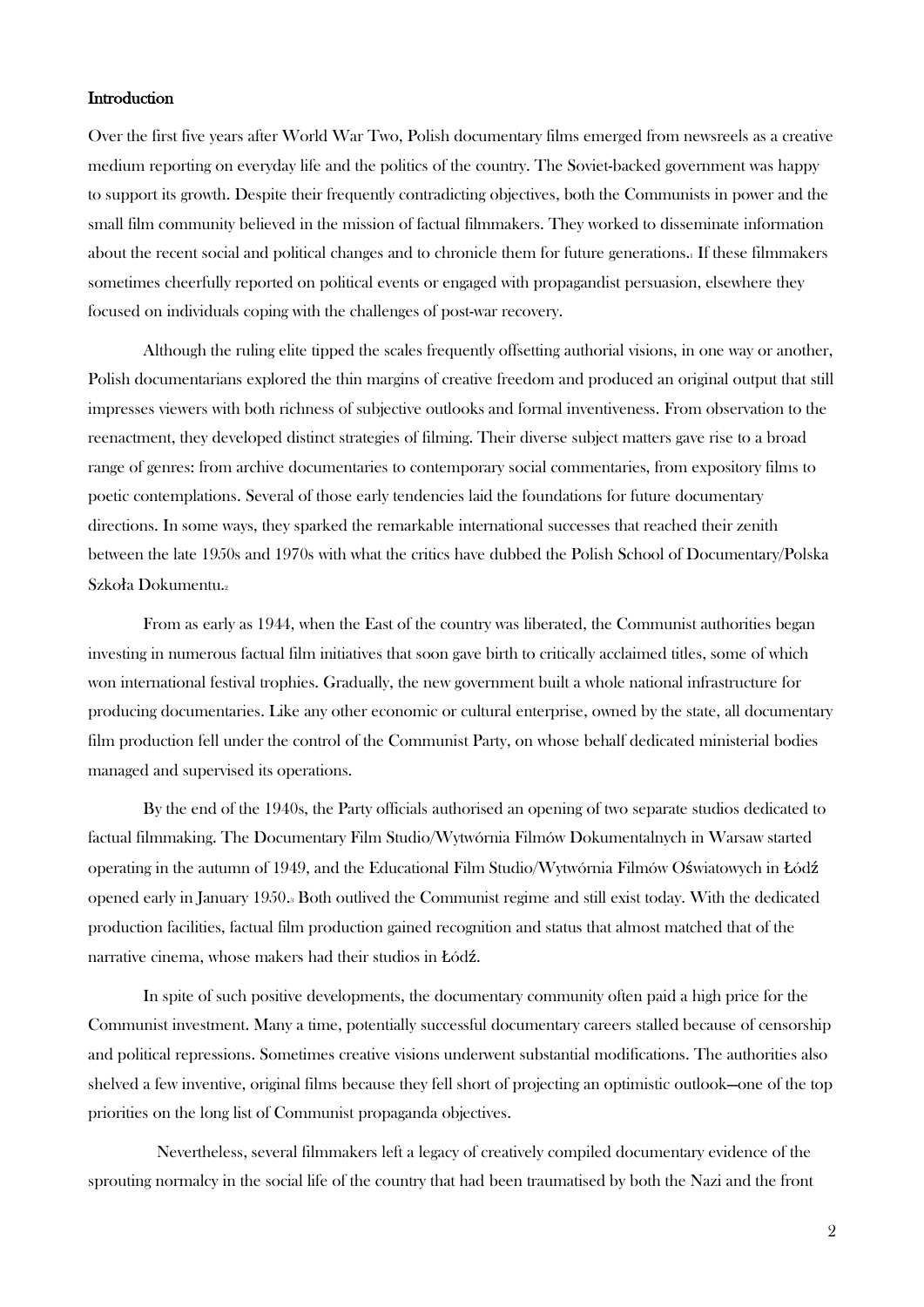lines. They recorded footage in cities and villages that had woken up to the Communist rule with people who welcomed the new regime with open arms, as well as those who just managed to survive under the new government. If read with an acknowledgement of dominant cultural and political discourses, these films—now stored in the National Film Archive/Filmoteka Narodowa in Warsaw—offer a valuable addition to the global history of documentary cinema, as well as audiovisual evidence for the history of the Eastern Bloc.

The following pages present the formation of Polish documentary culture from the final years of World War Two until 1949 when political pressures escalated after the Congress of Filmmakers/Zjazd Filmowców in Wisła and the film industry entered its darkest period of socialist realism.<sup>4</sup> However, even before that, propaganda and censorship affected Polish factual film to the same degree as the more frequently discussed but significantly fewer narrative productions from that era.<sup>5</sup> Here, institutional and political contextualisation complements some short film analyses, so that the authorities' alternations of content and form are not mistaken for facts or individual filmmakers' visions.

Marek Hendrykowski—one of the leading Polish specialists in documentary cinema—confirms that in the 1940s, Polish documentarians could not comment on their social reality as freely as, for example, the Italian neorealists. Yet, he also reminds that 'at the worst times … there still existed a small margin for creative freedom, on which filmmakers ... tried to expand in many different ways.'<sub>6</sub>: Because factual cinema always uses social reality as either a reference point for its representation or as a source for its visuals, even the most politically manipulated films can provide credible, albeit often subjective, glimpses at both the dominant politics and the history of everyday life.

#### Filming the War: From Newsreels to Documentaries

Today most commentators agree that the documentary film in Poland stemmed from the activities of pre-war filmmakers who during the war worked in the Soviet Union. After liberation, their front line newsreels became the foundation of the *Polish Film Chronicle/Polska Kronika Filmowa*, which has been identified as 'the mother of all Polish documentary films.'<sup>7</sup> Later in the 1940s, any formal distinction between the documentary film and the Chronicle appeared problematic, if not impossible. What further complicated any categorisations was the fact that the latter was often released as 'special editions', which looked like ten-minute documentaries.

From 22 July 1944 when the Communist government first officially claimed its right to rule the newly liberated Polish territories, the most active among army newsreel makers took charge of the organisation of the nationalised film industry and sanctioned the development of the infrastructure for documentary films. Because they managed film production and trained the new talent, they also dictated dominant documentary styles and subject matters. Chief among them was Aleksander Ford (1908-1981), who in 1943 enlisted in the Polish unit of the Red Army and followed the Soviet order to form the Polish Army Film Command Czołówka.<sup>8</sup> Having just one camera at his disposition, he surrounded himself with other pre-war directors and cinematographers, including Stanisław Wohl (1912-1985), Władysław Forbert (1915-2001) and Ludwik Perski (1912-1993). Together they started recording the successes of the Polish Division of the Red Army.<sup>9</sup>

\* All quotes from Polish originals (films and printed materials) have been translated by the author of this article.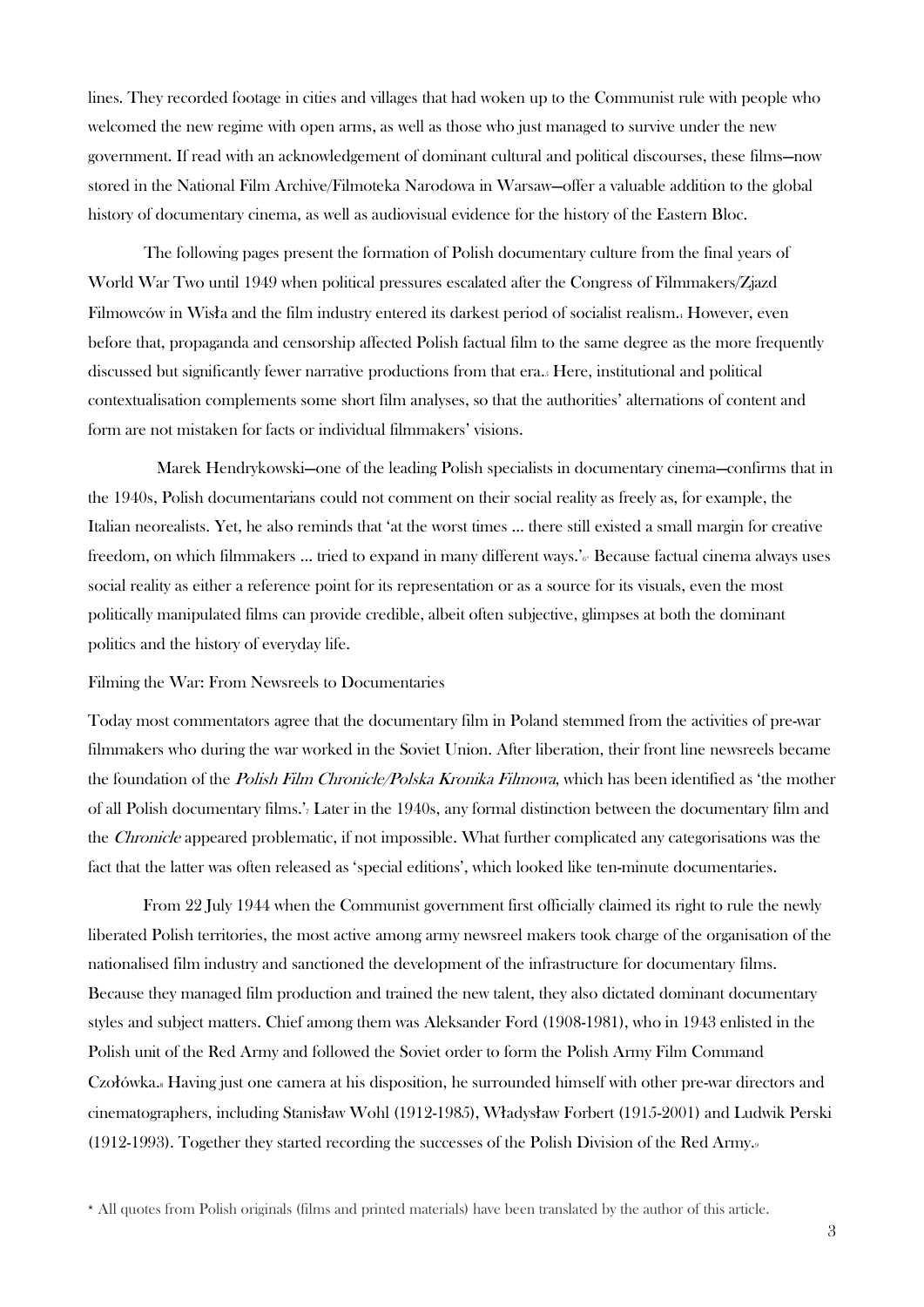Later Czołówka was joined by film producer Juliusz Turbowicz, cinematographer Adolf Forbert (1911- 1992) and film writer Jerzy Bossak (1910-1989)—notably its only member with no previous practical experience in filmmaking.<sup>10</sup> There were also a few Russians, including editor Ludmiła Niekrasowa and two cinematographers, Olgierd Samucewicz and Eugeniusz Jefimow. The last was officially redeployed from the Soviet Soyuzkino Chronicle. With no command of Polish, Jefimow appeared suspicious to the rest of the team, who saw him as a potential Soviet plant.<sup>11</sup> Even if Ford's crew willingly served the Communist army, they would rather do so without any such reinforcements, especially that their situation was hard enough due to wartime shortages of equipment.

Although, as Jadwiga Bocheńska mentions, 'only primitive spring-cameras [Eymo] were available,' Czołówka managed to complete quite a few shorts.<sup>12</sup> Under an overall heading, The Fighting Poland/Polska walcz*ą*ca, their newsreels were divided into compact episodes. The first was completed in December 1943. Our Oath to the Polish Soil/Przysi*ę*gamy ziemi polskiej, edited by Ford, comprised of footage of Polish soldiers delivering a sworn statement in front of their commanders, which was followed by vivid shots from the Battle of Lenino. When making it, the members of Czołówka already exhibited a drive to provide their viewers with the best point of view, as well as with small visible details that captured the mood of any filmed moment.

Edward Zajiček cites an anecdote best exposing this ambition: To get the best camera angle during the Battle, cinematographer Wohl stood in no man's land and filmed the Polish division from the front, in a wide panoramic shot.<sup>13</sup> However, the Soviet convention showing combat could not include the perspective of the enemy, and so Wohl's footage had to be discarded. Despite its unfortunate conclusion, this story highlights an attitude that would distinguish Polish documentary filmmakers for the years to come. The zealous Wohl was a symbolic harbinger of later dedication to pursue their however subjectively defined version of the truth.

If the making of the first newsreel revealed Czołówka's commitment to their mission, their second edition, We are Coming to You, Our Motherland/Idziemy do Ciebie ziemio, matko nasza (1943) foregrounded their interest in filming ordinary people. The latter part of this film showed soldiers helping wartime orphans. Shots of small meaningful objects matched with close-ups of expressive faces, if only slightly, heralded a tendency to represent individual human experiences that would later turn into one of the strengths of Polish documentaries. Such continuity comes as no surprise considering that it would be one particular member of Czołówka, Jerzy Bossak who, with some short breaks, not only would lead production but also training in documentary film for more than the two following decades. However, before Polish documentarians regularly started turning their attention to ordinary people, they went through a transitional period marked by two seemingly contradictory stages. The first could be best characterised as 'serving the system,' the latter as somewhat 'experimental.'

Immediately after the war Polish audiences could watch solidly crafted shorts to which the new Communist government gave both thumbs up because in one form or another they displayed an appreciation of the Polish-Soviet collaboration during the time of combat. Some of them were released as special editions of the *Chronicle*, others as separate documentary films. Their style was similar to American and British front line newsreels, comprising of silent observational shots with voice-over commentaries. Among them, there were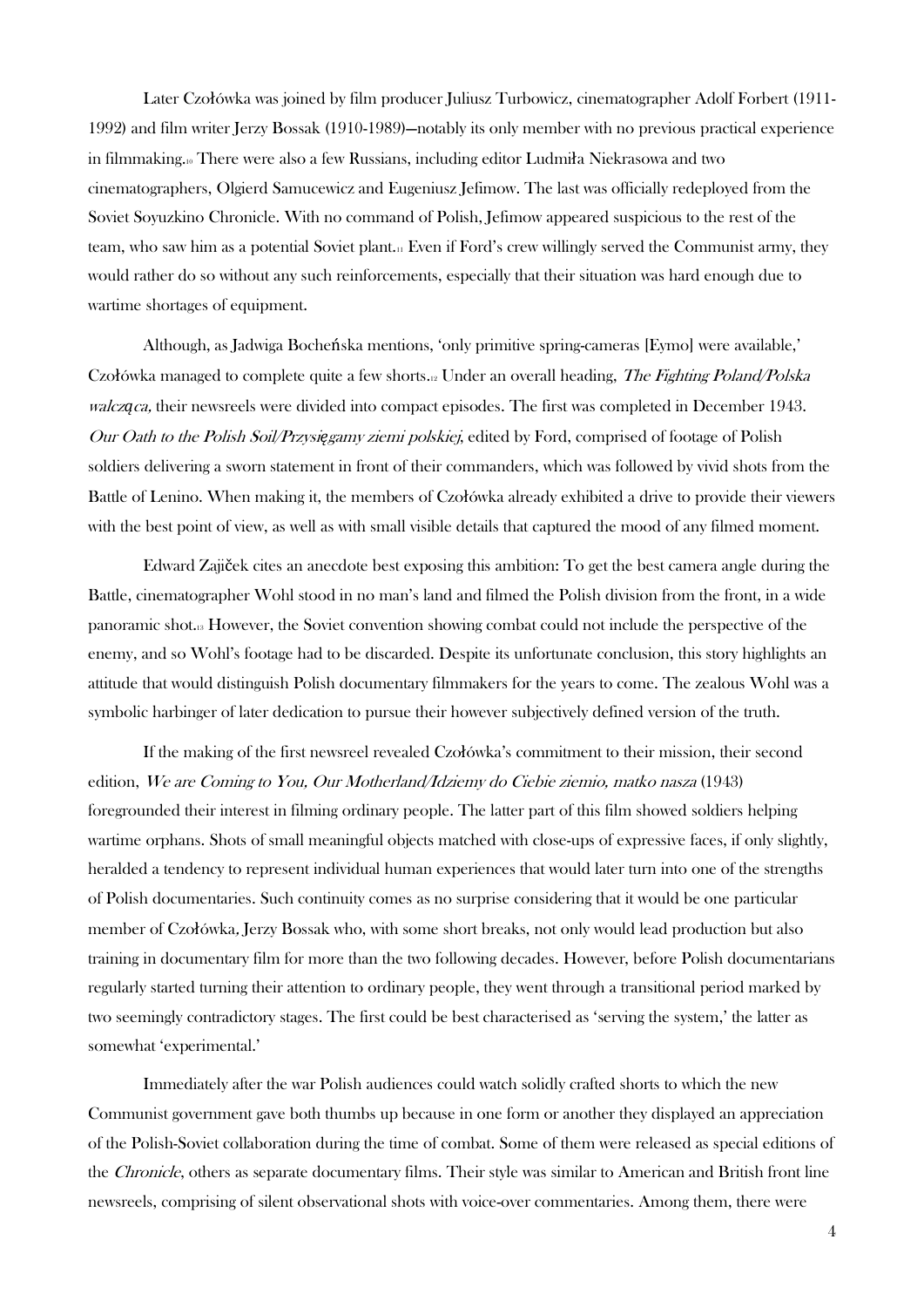such popular productions as Jerzy Bossak's The Battle of Ko*ł*obrzeg/Bitwa <sup>o</sup> Ko*ł*obrzeg (1945) or The Fall of Berlin/Zag*ł*ada Berlina (1945).<sup>14</sup>

## [INSERT FIG 6 HERE]

Next to front line newsreels, films documenting the atrocities committed by the Nazis were also what Bolesław Beirut's (1892-1956) government welcomed on the screen and, in fact, what people wanted to watch. As Czołówka marched west, on their way they gathered plenty of moving image evidence from liberated concentration camps and devastated cities. Such footage was either at once or a bit later transformed into newsreels or alarming documentaries reviving the traumas of the survivors and resurrecting the darkest nightmares of the war.

#### In the Devastated Country: Reviving the War Traumas

In 1944 and 1945, almost every newsreel and short documentary contained shots from the ruined cities, concentration camps, or other sites of torture that often appeared swamped with piles of corpses. The looming ghosts of the recent past overshadowed the liberation hype, which frequently evolved into demands for vengeance. This tendency escalated in the newsreels from 1945 that were still produced by the growing team of Czołówka, by then officially baptised the Polish Film Chronicle. In the first edition from that year, the optimism of the liberation fuelled an all-pervading call for retribution, particularly in its concluding report on tracking down war criminals, one with a telling title: The Nation Seeks Justice/Naród wymierza sprawiedliwo*ść*.

The fourth edition of the *Chronicle* from that year, *Free Warsaw!/Warszawa Wolna!* opened with disturbing screams: 'Warsaw has been annihilated!' This and other dramatic lines by the narrator played to a montage of soldiers and civilians marching through smouldering remnants of houses, trams and public squares. After that, the filmmakers invited their audience to watch footage depicting dead insurgents, partially burnt and dumped by the Germans in the city of Łódź. The commentator's assurance that the Nazis would pay for their crimes provided the only consolation for the surrounding crowds of crying women.<sup>15</sup>

What the members of Czołówka started to show in their liberation newsreels naturally found its continuation in the first documentaries after the combat had ended. Today, the chronology of when the first post-war Polish documentary film appeared and who made it may be rather difficult to establish. However, in line with earlier critical assumptions, Hendrykowski suggests that at that time films intentionally labelled as documentaries gave rise to the documentary film tradition in the Communist-ruled Poland.<sup>16</sup> Indeed, in retrospect, it seems that they set some formal and creative parameters of the genre.

The first film officially marked as a documentary in its opening titles was *Majdanek: The Gravevard of* Europe/Majdanek Cmentarzysko Europy. Although made in 1944, critics have classified it as a post-war production because it was filmed in the liberated city of Lublin when for the local people the war had officially ended. Edited and directed by Ford with narration written by Bossak, in just over twenty minutes, the documentary captured the horrors of a concentration camp when it was first found by Czołówka's crew. It progressed from the celebratory aura of liberation in Lublin to the portrayal of the humanitarian cataclysm that had been engineered by the Nazis.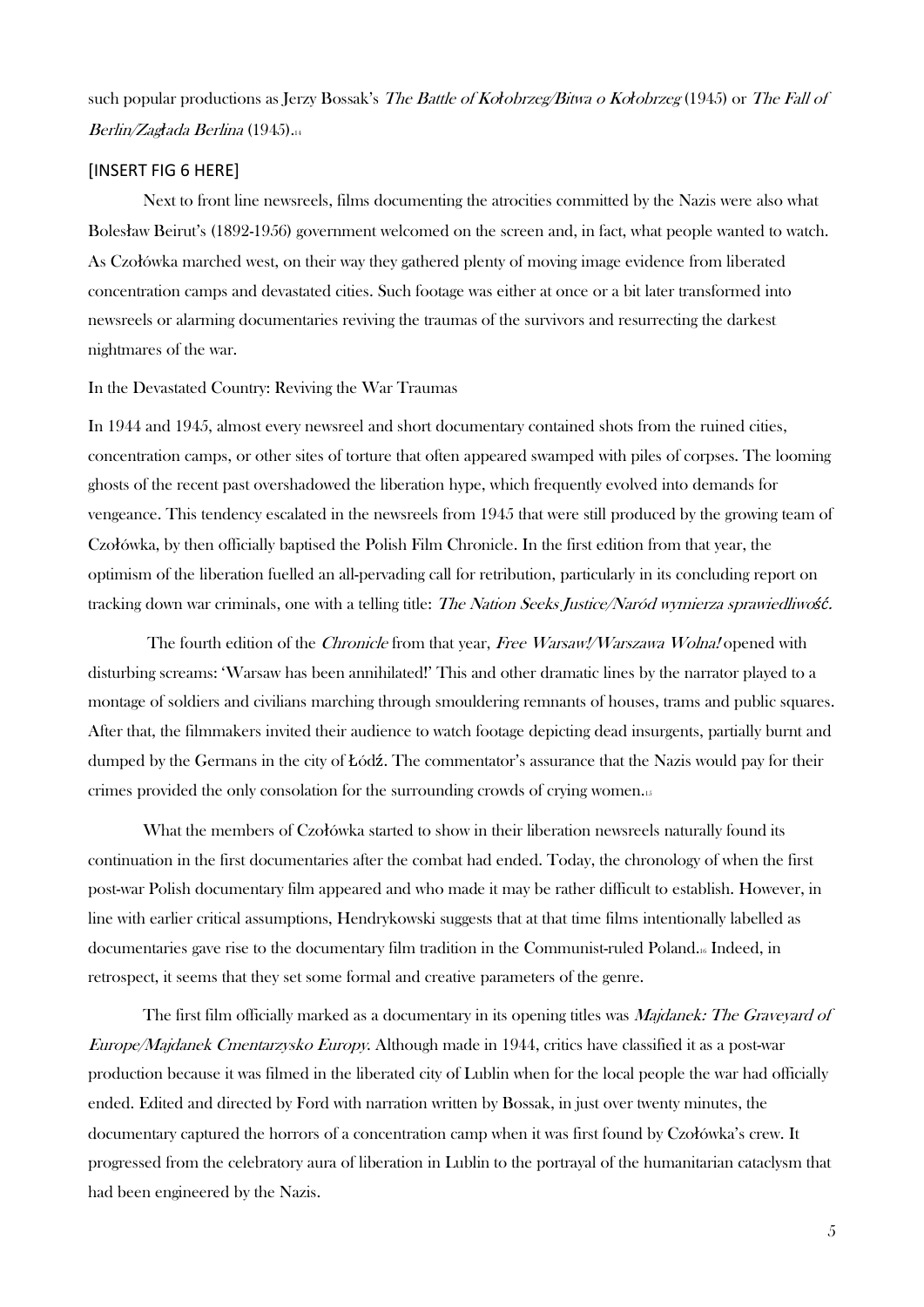## [INSERT FIG 1 HERE]

Majdanek started on 25 July 1944 with establishing shots showing a panorama of Lublin. The national flag was triumphantly waving in the air. The ensuing shots exposed a cheering crowd receiving Polish and Soviet soldiers in the city: smiling faces and bunches of flowers. Soon, however, the tears of joy gave way to those of grief. The camera paused on masses of corpses found at the castle in the town and on figures of women standing over the dead. The voice-over read witnesses' accounts: 'It was a pond of blood, up to your ankles.' The shots of the dead bodies and mourners played to the accompaniment of a philharmonic orchestra.

A few further shots of the women dramatically bowing over the cadavers faded out to reveal 'No trespassing and no photos' signs attached to shining barbed wires. The commentator shouted: 'Majdanek! … There was no escape from the death camp!' The camera, as if to mimic the arrival of the soldiers on their rescue mission, moved from the fence inwards: people behind the wires, piles of dead bodies, heaps of hair and clothes. The voice-over carefully described the imagery until the film reached its most disturbing, climactic sequence from inside the crematorium.

Despite its elaborate dramatic structure, *Majdanek* followed the discourse of other early newsreels. Its explicit footage served to encourage calls for retribution. Nonetheless, it introduced a creative strategy of making documentary films that would later dominate the domestic market. Ford and Bossak directly manipulated their footage to construct a dramatic, focused story. They implemented their point of view in the editing room. Inspired by John Grierson's practice and his definition of the documentary film as 'a creative treatment of actuality,' in Poland such a tactic of working on documentaries was later heralded as an application of authorial vision.<sup>17</sup> Although observational shots from authentic events and locations formed the core footage in many documentaries in the 1940s, after *Majdanek* no such film pretended to objectivity.

When in 1966, Bossak—by then one of the managers of the Documentary Film Studio in Warsaw and a film professor at the National Film School—was asked: 'What in your view is the most important aspect of a documentary film?' he answered:

We observe a crisis when we limit ourselves to exposing the surface truth of facts registered with the camera and the microphone. Creativity is the higher truth. … It is the matter of not only mastering the language of film but most all of one's authorial gaze, conviction and individual imagination.

Perhaps because the message and the story—or the authorial perspective—were always prioritised over formal or other content qualities, every year Polish documentarians produced a whole range of stylistically diverse films. By necessity, due to technical restrictions, most of their work in the 1940s could be classified as representative of what Bill Nichols defined as 'an expository mode', where the commentator provided interpretative tips for the audience. <sup>19</sup> However, later, staged and dramatised documentaries would be produced next to observational titles, expository next participatory ones, and performative films next to poetic pieces. Although in certain periods some modes might have dominated over others, their prevalence was never absolute. Until the 1970s, the actual method of obtaining footage was rarely debated or seen as a distinctive feature of any documentary type.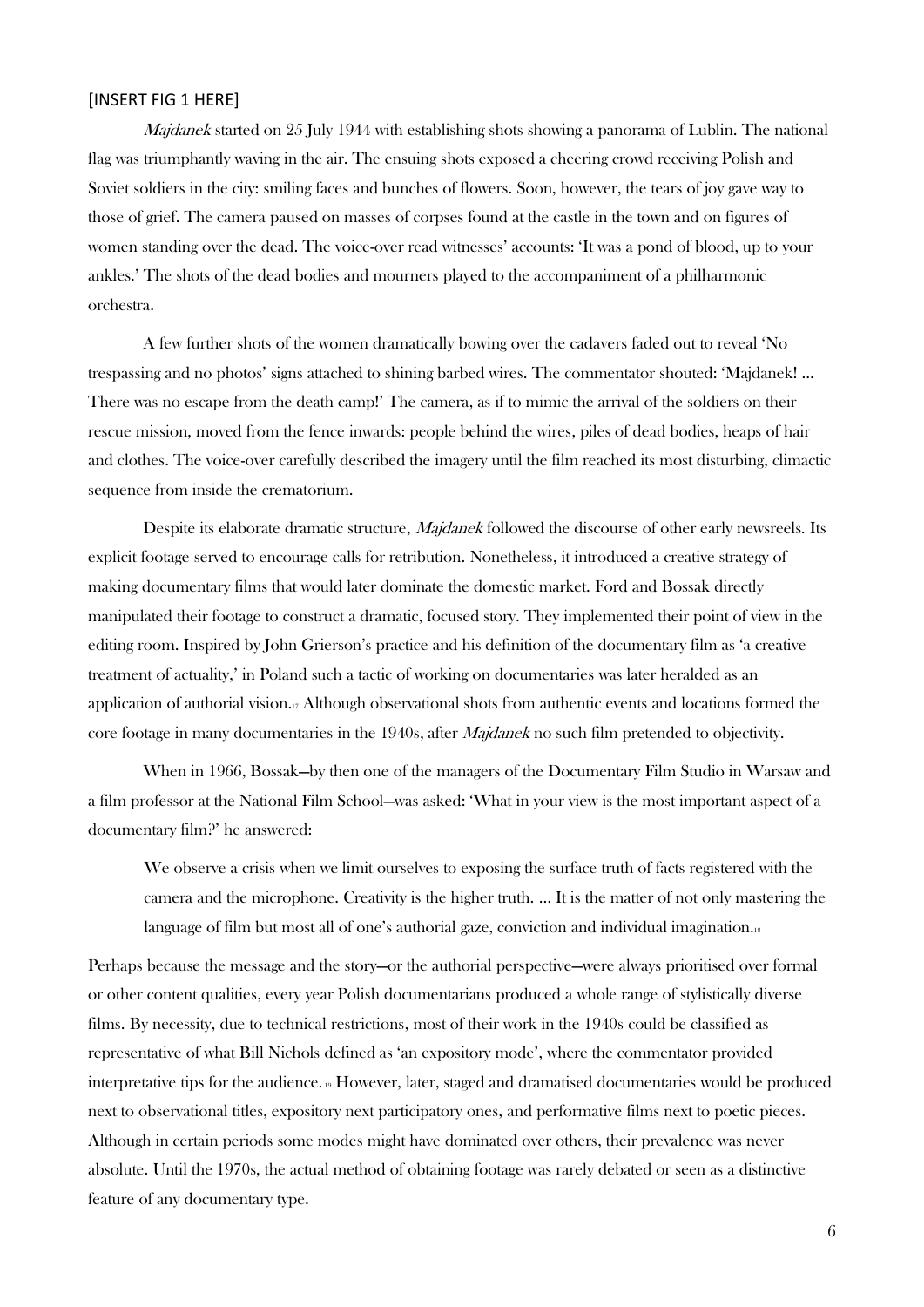Between 1945 and 1949 documentaries gradually started departing from the style of the Chronicle, evolving into a separate, critically recognised type of film. What allowed for such an independence was not the method of filming, but the fact that any footage in a documentary was always shown from the point of view of an individual filmmaker, or, in Bossak's words, factual shots served a subjectively understood 'higher truth.' At the same time, the newsreels almost always spoke for the regime. The government remained their umbrella author.<sup>20</sup> Already in 1945, for some in the filmmaking community, as well as in the government circles, it was clear that documentary films and newsreels had two different functions. The first was a vehicle for creative commentary on social, cultural and political reality, whereas the second formed a tool of information and propaganda. Nevertheless, over the first two or three years after the war, both types of factual films shared not only certain subject matters but also some footage.

The war still proved to be among the most popular themes to which documentary filmmakers often returned, editing materials collected by Czołówka before, during and after the liberation. Again and again, compelling documentaries retold the stories of fighting against the Germans, as well as those of bring war criminals to justice. For instance, next to the titles mentioned above, viewers could see Aleksander Świdziński's The Gallows in Stutthoff/Szubienice <sup>w</sup> Stutthoffie (1946) and Bossak's Marching West/Na Zachód (1945). The first film reported the trail of the Nazis in Gdańsk; the latter chronicled Polish soldiers' war journey along the coast of the Baltic Sea.

Slowly the immediacy of the early newsreels gave way to more complex storytelling that involved the viewer on an emotional level. One notable example in this last category came with a twenty-minute film, The Last Parteitag in Nuremberg Ostatni Parteitag w Norymberdze (1946). It intercut footage from the early days of the Nazi trail, archival shots from the Third Reich, and glimpses at the devastation on both sides of the front line: that of the oppressors and that of the victims. Instead of providing a report from the court, director Antoni Bohdziewicz (1906-1970) and editor Wacław Kaźmierczak (1905-1981) offered a semi-poetic reflection on the rise and the fall of Nazi ideologies, albeit still narrated with the use of a voice-over. However, in 1946 this stylised, poetic documentary contemplation on the recent past was rather an exception than a norm on the increasingly populated landscape of Polish documentary film. Gradually, factual filmmakers turned their cameras to the ordinary people and their efforts to raise the country from the ashes.

## Witnessing the Reconstruction: From Ruins to Life

New documentaries capturing the restoration of everyday life and the fate of the people in different locations started to outnumber the earlier chronicles of loss and devastation. The thematic transition between the war and the new era manifested in three early films: Andrzej Panufnik's (1914-1991) Ballada f-moll (1945), Tadeusz Makarczyński's (1918-1987) Warsaw Suite/Suita Warszawska (1946) and Stanisław Urbanowicz's (1907-1959) Warsaw Rebuilds/Budujemy Warszaw*ę* (1945). In his ten-minute documentary, music composer Panufnik edited pre-war shots and images of ruins in the capital city to Chopin's piano notes. However, his experimental elegy did not satisfy the taste of the officials. Without any commentary, the debris of houses over the Vistula River seemed to be refuting the Communists' objective of injecting confidence in the nation.

## [INSERT FIG 2 HERE]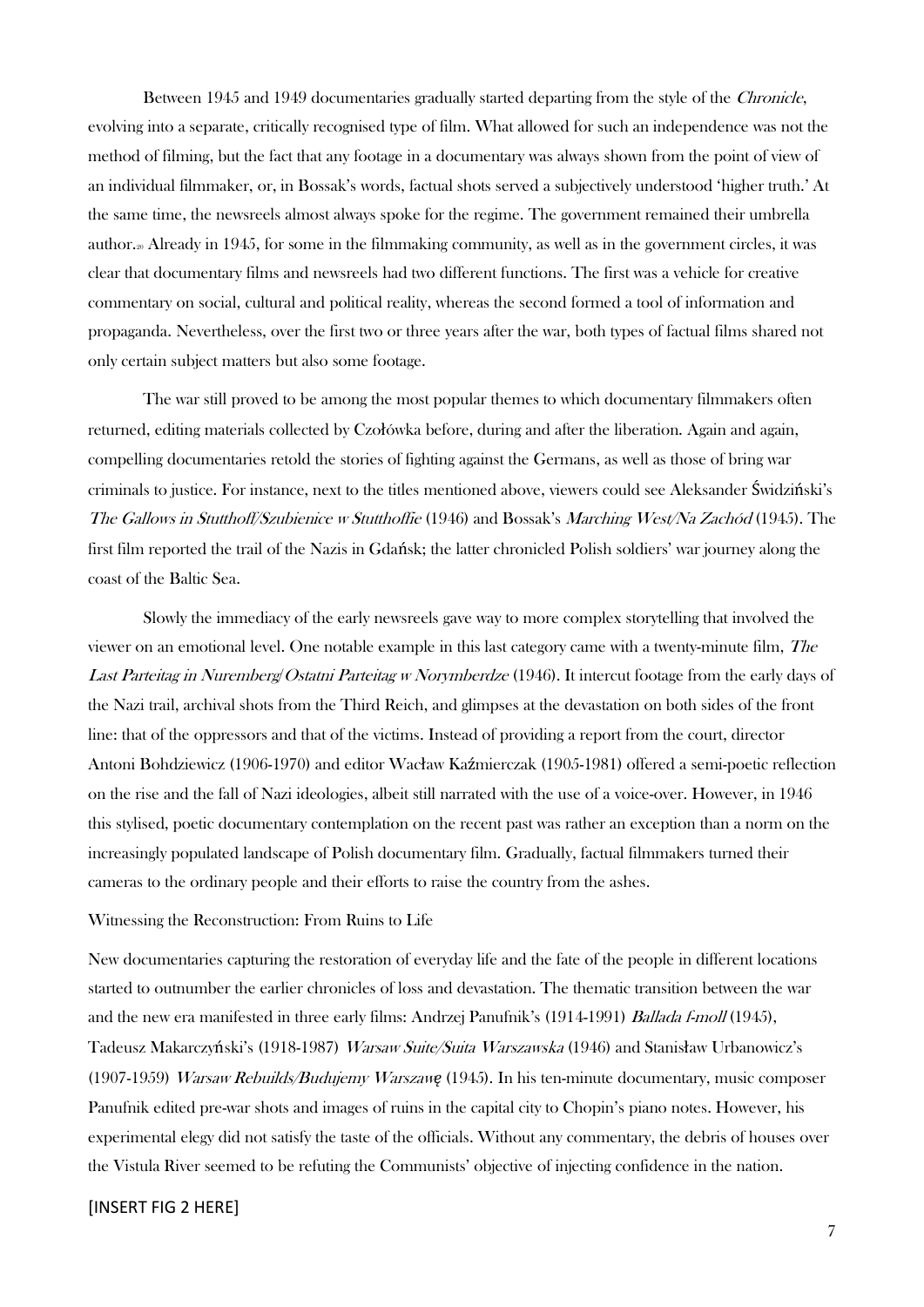Although Panufnik's film was shelved, his style proved to be hugely inspirational. The following year, Makarczyński's Warsaw Suite recycled some of his footage. The twenty-minute, three-act poetic impression shared at least two characteristics with its banned, shorter predecessor. Firstly, it exhibited the same reliance on visuals and music. Its classical score came from Panufnik's professional partner, Witold Lutosławski.<sup>21</sup> Secondly, except for inter-titles, Makarczyński decided against any verbal narration. His entire first act, 'The Disaster/Klęska' resonated with the same sense of a tragic loss that underscored Panufnik's film, echoing an artistic fashion to fetishise war devastation. Post-war Polish art often idolised the ruins as a symbolic epitome of the despair after the biggest humanitarian crisis in the European history. Warsaw became an inspiring ghost town whose melancholic reflections and recreations burgeoned in painting and photography. Marta Leśniakowska observes:

The post-war, Neo-romantic fascination with destruction as an aesthetic category obviously ha[d] its roots in the Romantic cult of ruins … but [it also related] to the semantics of a fragmented form … a metaphor for the broken world in pieces, the defeated graveyard of human history.<sup>22</sup>

The expressive power of *Warsaw Suite* relied on its opening meditation on the dystopian landscape. The static shots of destroyed buildings slowly transformed into their reflections in the river. Unhurried fading pans of broken crosses and sculptures of Catholic saints verged on indulgence in pity for the wiped-out life. It was this particular imagery that aided the film's international acclaim. Screened during the first film festival in Cannes, it was also shown in a few cinemas in Paris and on television in France and the USA.<sup>23</sup>

Despite some obvious similarities with Panufnik's work, censors voiced no objections. The impression made by Makarczyński's two later acts saved the documentary from the Communist dismissal. In these fittingly headed sections, 'The Return to Life/ Powrót do życia' and 'Spring in Warsaw/Wiosna Warszawska' the city became increasingly populated. At first, a few war veterans on crutches wandered in the darkness through the ruins. Soon, they were replaced with dancing crowds, children on merry-go-rounds, parks and fountains. The screen filled with smiles and rays of the sun. To the officials' delight, Makarczyński concluded with an image of the re-erected monument of the Mermaid of Warsaw proudly holding her sword against the skyline of the partially rebuilt city.

Bracketed with the pathos of the ruins and an ending as glaringly optimistic as the period's propaganda, today Makaraczyński's shots of Warsaw's inhabitants offered invaluable film records of everyday life in post-war Poland.<sup>24</sup> Builders, florists, booksellers and shoe shiners worked for the homecoming crowds. Intended as a symbolic visualisation of the city's rebirth, the final observational footage from local festivals and amusement parks was a testimony to the fact that the war survivors were no strangers to leisure: men and women passed their time feeding pigeons in city squares; young girls played with skipping ropes.

Despite its similar 'resurrection' narrative, the third film, *Warsaw Rebuilds* (1945) was schematic in its social observations. Interestingly, it was also distributed in the USA.<sup>25</sup> Like Makarczyński, in his first act director Urbanowicz returned to the wartime to later contemplate the scale of the effort needed to rebuild the capital. Showing the construction sites in the Old Town, he focused on the collective hero. The voice-over—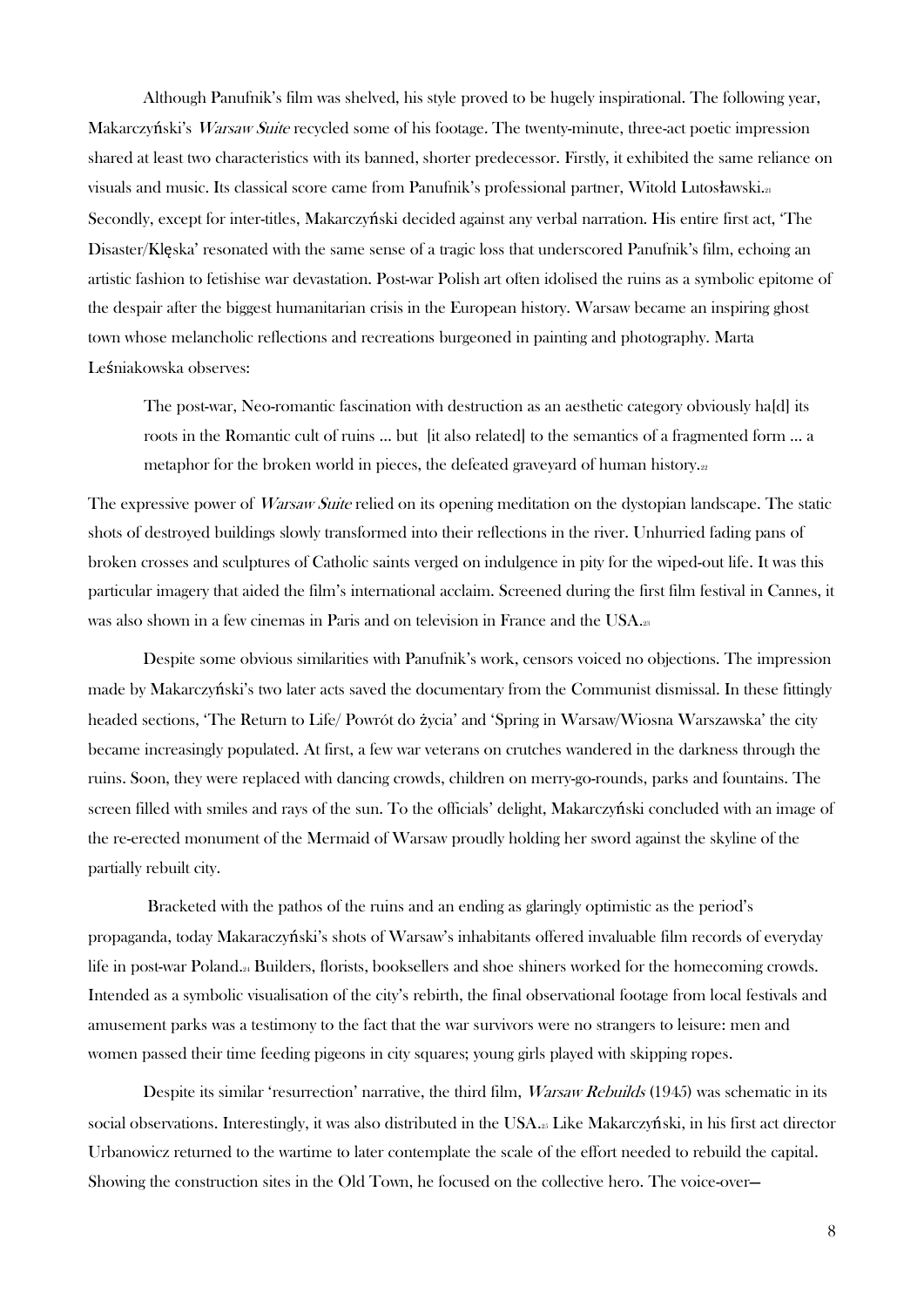announcing that '[t]he whole country is building Warsaw'—played to a series of shots that were rhythmically edited to a cheerful song. Despite skilful camera work that captured details of tools and machines, as well as hands and faces of dedicated workers, the director's attempt to provide a broad perspective came across as overwhelming. Concluded with images of *Ż*ycie Warszawy—a newspaper whose title translates as The Life of Warsaw—and a brick wall growing to fill the entire frame, formally Urbanowicz's film was closer to the newsreels than to the more dramatic documentary stories that would soon come to Polish screens.

Similar attempts to realistically capture the scale of post-war restoration pervaded the same director's otherwise interesting documentary outlook at the ordinary folk in The Railway Locomotive/Lokomotywa (1946). The opening titles read: 'This film praises the efforts of Polish workers rebuilding the railways.' In his first sequence, Urbanowicz presented shots of railwaymen performing their job in trains and on tracks. These images were matched with glimpses at factories producing engines and coaches. An off-screen commentator dramatised the edit, calling to speed up the work: 'Our country and our society urge you to multiply the effort in streamlining the transport.' Just a few minutes later, the same narrator proudly announced: 'The Polish railwayman hasn't failed.' However, this energy withered later when the viewer learnt that only forty per cent of the pre-war rolling stock was in operation at the time the footage was gathered.

The rest of the film exposed overcrowded trains and uncomfortable travel conditions. Camping on platforms, passengers waited endless hours. Their children slept on waiting rooms' floors. Elsewhere, women climbed through windows to board trains and men travelled on the roofs of freight vehicles or hanging from overflowing coaches. Even if in the final sequence people's legs were dangling from a packed moving waggon, the train headed towards the horizon, as if to meet the promised better future. References to the collective experience reinforced the government's message: 'You aren't alone. We're working on it.' In spite of their discomfort, all faces in *The Railway Locomotive* looked calm, as if to display people's capacity to tolerate poor transport conditions. After all, as we learn from the narrator, an improvement was just around the corner. If the reality on the screen looked grim, the Party could raise no objections to such a film. It promoted patience by showing the viewers their unfortunate partners in temporary discomfort against the background of centrally undertaken measures.

A matching promise of improvements in the quality of life also shone through films completed by directors who commented on the micro-realities of their contemporary fellow nationals. In Brzozowa Street/Ulica Brzozowa (1947), two debutants, Wojciech Jerzy Has (1925-2000) and Stanisław Różewicz (1924- 2008) collected a series of shots of Warsaw inhabitants returning to their devastated pre-war homes—people who were known as 'Robinsons.' Initially, the filmmakers compiled their footage for the audience to pause and reflect on the wretched living conditions in ruins. The film highlighted an unusual strength and entrepreneurship of the poor community on just one street in Warsaw's Old Town. However, the censors decided that Has and Różewicz did not inject the viewer with enough optimism, and so, they advised to change the ending and add an uplifting commentary that was written by Jerzy Piórkowski.<sup>26</sup>

The new version of *Brzozowa Street* vibrated with a striking energy of the young and the old carrying on with their lives against the background of extremely rough living conditions. It almost made an impression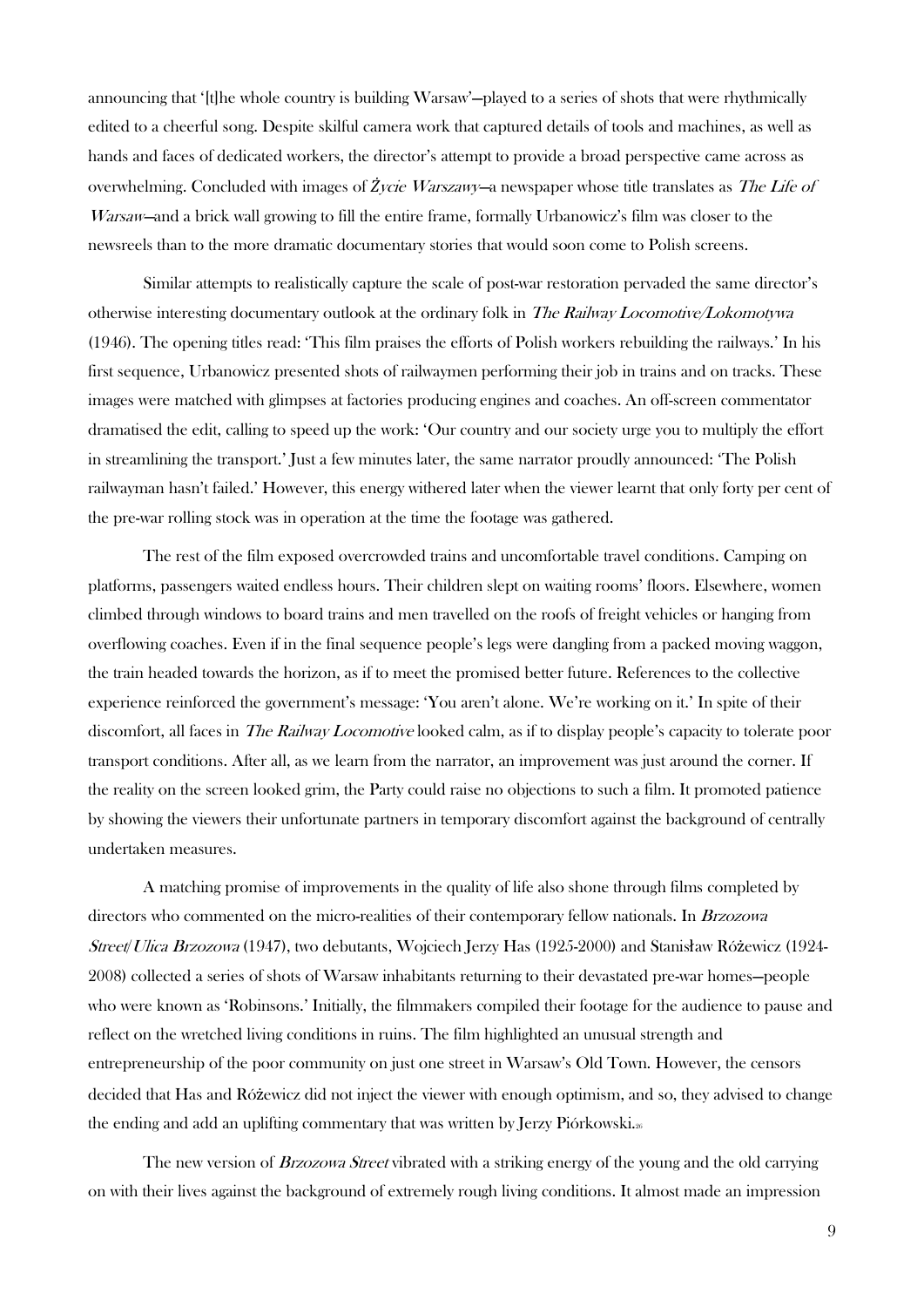that the overcrowded basements, makeshift shops and streets full of rubble fed on the support for the government's social initiatives. The commentary centred the story of the impoverished community around their yearning for the sun. In the final sequence of the film, both families with young children and their elderly neighbours turned their heads up to spot a panicle being installed on the roof of a rebuilt house during a traditional topping out ceremony. This celebration of the soon coming move to the bright flats played to elevated rhythmic tones of philharmonic orchestral score composed by Henryk Swolkień (1910-1990). The high roof—just as the lollipop visible earlier in the film—signified yearning for simple pleasures and the comfort of city life. When the narrator concluded: 'It is for them that the green light is lit, the first sign of revival in Brzozowa Street, the bravest and the most genuine street of the reborn Warsaw,' the audience felt invited to skip along the little girl who briefly appeared on the screen in the same final sequence. Life was good again.

Despite these modifications, *Brzozowa Street* with its portrayal of the harsh realities of everyday life still did not fully match the expectations of the Party officials.<sup>27</sup> As Różewicz recalled in 2000: 'For decades censors did not want to show the film.'<sup>28</sup> Today, it stands out as one of the most detailed documentary portrayals of the living conditions in the 1940s' Warsaw. Its ending and commentary aside, it reflects the social climate of the time, the gloom of the transitional stage, the era of determination.

#### Discovering Micro-realities: The International Recognition

Although the collective documentary outlook certainly prevailed over the first few post-war years, with time many filmmakers started to cut down the scope of their social portrayals. They moved from national to local settings, shifting towards a strategy that would later become the staple of the Polish Documentary School, where micro-worlds would stand for national or universal phenomena. Early examples of such an approach emerged in documentaries that were welcomed by the officials, as well as in those that faced the government's condemnation, either at once or later. Among the high fliers from the period, one can find such titles as Jarosław Brzozowski's (1911-1969) Wieliczka (1946), which received the first prize for a short educational film in Cannes and the acclaimed international festival winner, The Flood/Powód*ź* (1947) directed by Bossak and Kaźmierczak. Both films dramatised small-scale events in non-central settings.

Brzozowski spent the war in Kowno working for the Soyuzkino Chronicle and secretly sharing film materials with the underground Home Army. In 1945 he settled in Cracow, where he contributed to newsreels and led a course at the Film Institute/Instytut Filmowy. There, he completed Wieliczka, a documentary on an ancient salt mine. Although narrated by a voice-over to educate the viewer about the filmed mineral deposits and the history of salt mining, the film defied the realism of the newsreels. Instead, it evoked a poetic atmosphere. Partially shot underground, it now seems reminiscent of German Expressionism. Brzozowski used chiaroscuro visuals. His camera paused on shadows of workers on the walls. It tracked and panned over natural rock formations and human-made salt sculptures. The viewers watched pictures from subterranean chapels that intercut with brief expressive close-ups of tourists' and miners' faces. Wieliczka was approved by the censors, but its experimental visuals never won the sympathy of the officials.

Although an internationally recognised filmmaker with many festival trophies to his name, neither did Brzozowski become a leading figure nor a trendsetter in Polish cinema. In the 1950s his interest in arts led him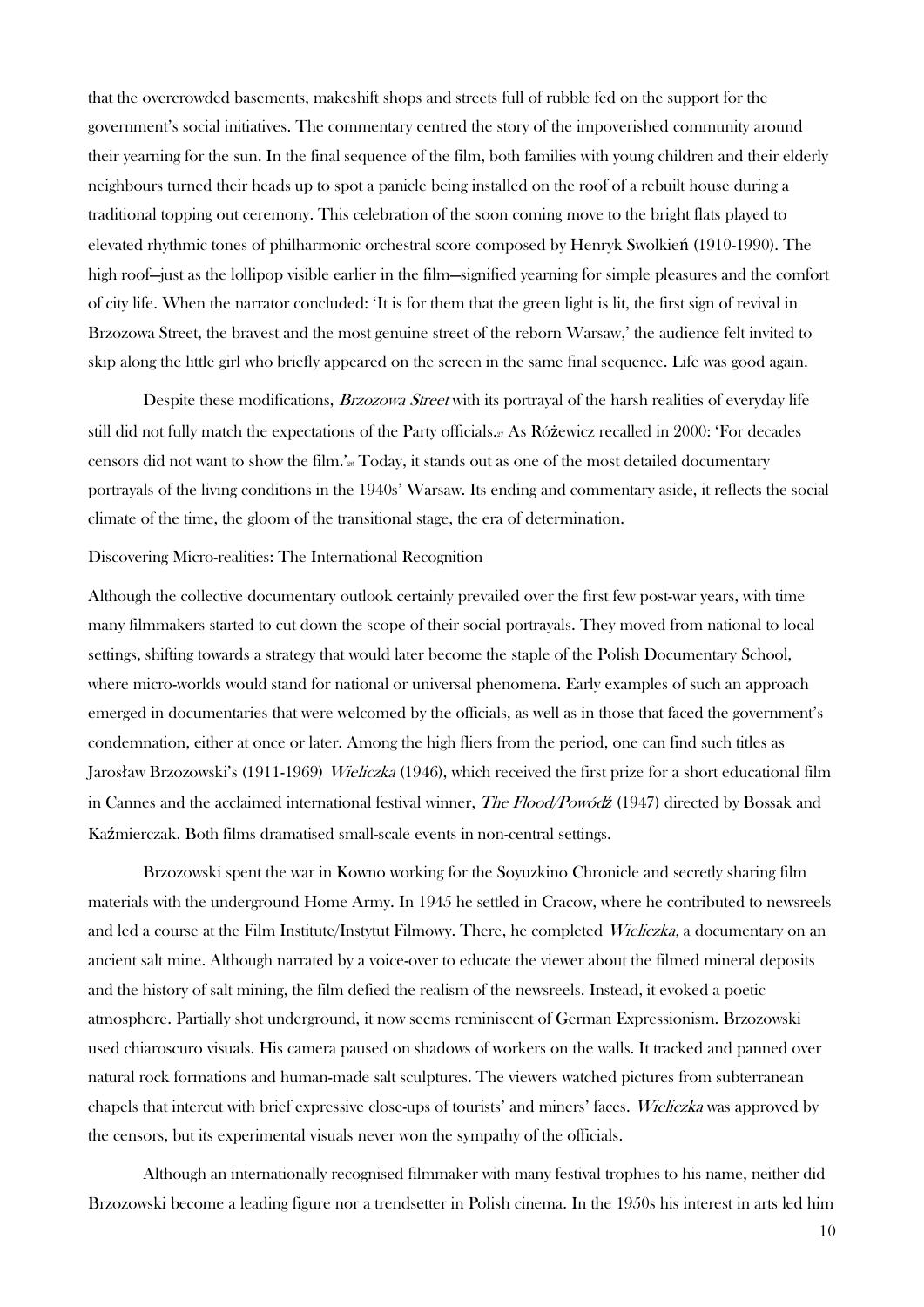to make documentaries on painters, musicians and adventurers, with possibly one exception of a contemporary factual film, Warsaw 1956/Warszawa 1956, which he co-directed with Bossak. The fact that by then he strayed away from portraying the social reality can be attributed to the events that took place in 1948. While working in the mountains on filming *Pastures/Wielki redyk* (1949), Brzozowski was arrested on allegations of spying for the British and spent the following six years in prison.<sup>29</sup>

## [INSERT FIG 3 HERE]

Presenting all-resisting traditions of growing sheep in the Tatra Mountains, *Pastures* was completed by Stanisław Możdżeński (1916-1980). With painterly shots of shepherds opposing the government's modernisation of their trade, the film was an international festival triumph. In 1949 it won a cinematography award in short film category at Cannes.<sup>30</sup> Two years later it received a special mention in Edinburgh.<sup>31</sup> Brzozowski's name did not appear in the credits. Even though he later successfully returned to work in film, his position never matched that of Bossak. True, both directors gained similar critical recognition around the same time, however it was the author of *The Flood* that set the direction for the future development of factual cinema in Poland.

## [INSERT FIG 4 HERE]

Dynamically edited from newsreel shots to the accompaniment of symphonic tunes, *The Flood* built its tension thanks to its rhythmic editing pace. Bossak and Kaźmierczak decided to opt out of using an offscreen commentator. The tragedy of spring deluge in the countryside seemed to speak for itself, especially that the story of peasants fighting for their lives and households became an almost prototypical people vs. nature narrative. The opening shots of snow-capped fields and villages crosscut with melting icicles to soon give way to footage of broken dams and foaming rivers. It was not until a few minutes into the film that the viewer encountered the people who suffered from the natural disaster. The vantage point of a participant was achieved thanks to shots that drew attention not to people but to material details of wet clothing, broken roofs, windows, puddles and damp potatoes. As Jan Kott noticed: '[The Flood was a] film with a collective hero [that] offered a vision of the world as seen from a perspective of an individual.'<sup>32</sup> Observational shots from the rescue operation dominated the middle section of the documentary, which ended with sunrise over much drier fields. In a concluding edit of dissolving frames, a peasant with his horse-powered plough moves slowly away from the camera towards the horizon to symbolise human strength and resilience.

The Flood stands out in the history of Polish documentary for more than just its festival trophies. First of all, its makers ignored the potential of a voice-over. Returning to the risky purely visual method of storytelling that had previously been dismissed by the Communist officials, not only did Bossak and Kaźmierczak exhibit their trust in the power of images but significantly also their belief in active viewership. Secondly, for Bossak, *The Flood's* international success was an important stepping-stone in his career. Fundamentally, it strengthened his position among both Polish documentarians and the Communist officials. Finally, the triumphs of the film symbolically marked the recognition of everyday life subjects in Polish documentaries. However, *The Flood* should rather be considered as a symbolic film than a harbinger of a sudden, overnight change.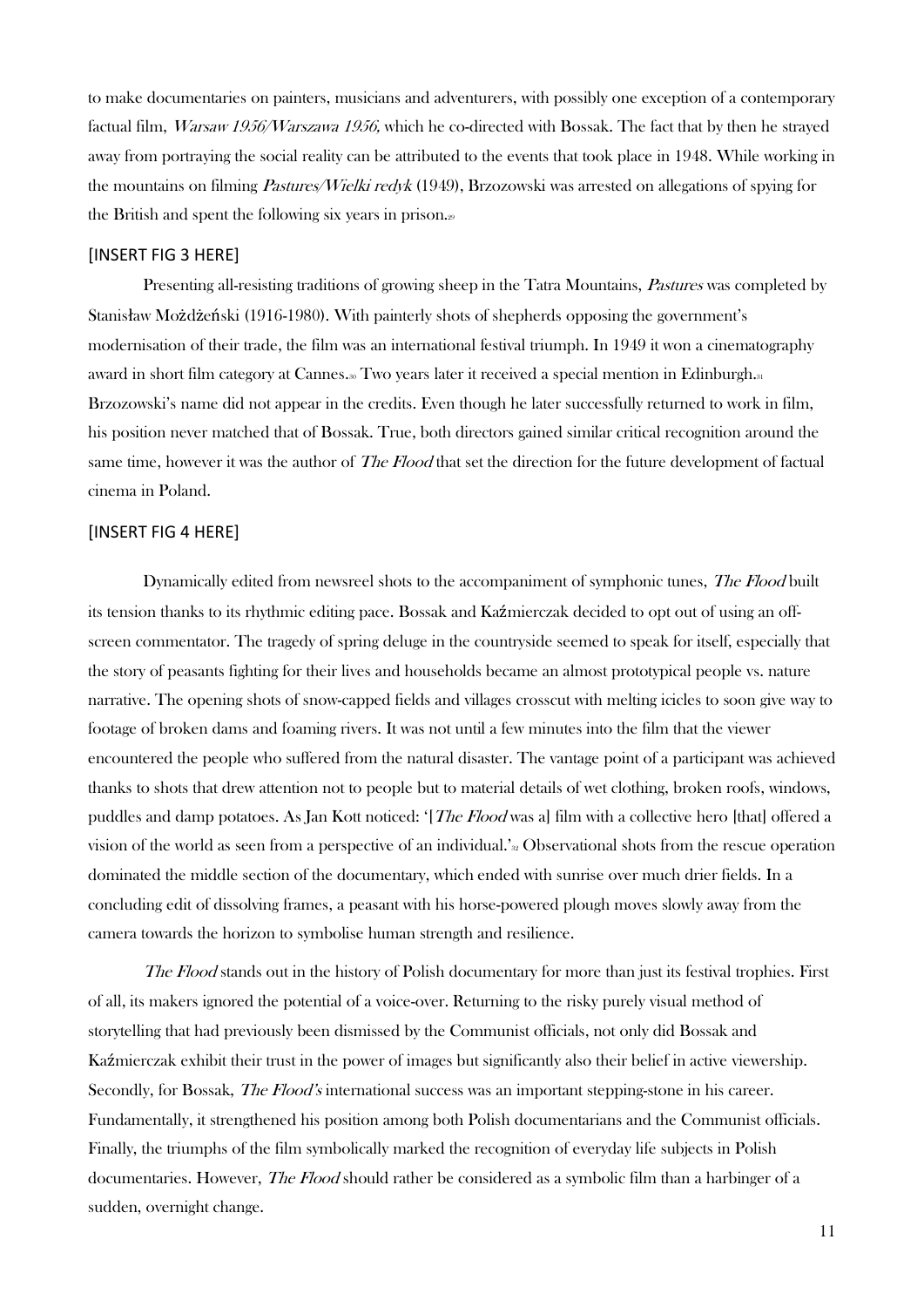## Chronicling the Everyday Life: Between Propaganda and Political Repressions

From the first days of freedom some documentary filmmakers chronicled everyday routines and living conditions of average citizens. Dubbed by critics as 'contemporary social reports,' with time their explorations of ordinary social settings and events happening away from the pedestals of the ruling elite started to grow in numbers. Jolanta Lemman notes that directors of such films often drew their inspiration from the traditions of British documentaries.<sup>33</sup> They usually registered the real people but dramatised their stories like fictional narratives. Some included staged shots, scenes and sequences. These documentaries frequently progressed from 'lack' to 'gain' or from 'loss' to 'recovery.' The Communists at the top feasted their eyes on such films, especially those with happy endings.

At first glance, these documentaries' confidence in people's relatively rapid recovery from whatever shook their status quo appears to be no more than another version of optimistic propaganda. However, quite a few of them exposed common social problems and their impact on individual lives. In other words, they registered a whole array of unwitting, incidental evidence of daily living from a variety of personal perspectives, showing not only the benefits many initially drew from the new regime but sometimes also people in great distress, however short it might have appeared on the screen.

The first of such contemporary social reports was shot as early as the autumn of 1944. Where is Our Home?/Gdzie jest nasz dom? (1945) was directed by a pair of actors, Irena Byrska (1901-1997) and Tadeusz Byrski (1906-1987). Set in Stoczek Łukawski near Warsaw, the twenty-five-minute film presented a story of an orphanage, where after the war, under the care of their guardians, children waited for their parents. Narrated off-screen by a male voice that also summarised some dialogue lines, the film showed a group of youngsters of different ages as relatively independent human beings. Not only were they able to take care of themselves but also to support others. Several re-enacted scenes gave the viewer an opportunity to observe the kids preparing their meals, shopping at the local market, hanging out their washing and raising money for the orphanage by organising Christmas carol concerts. Brief snapshots from an outdoor play, cheerful singing and swimming in the river intercut with staged footage of children finding consolation in the arms of their peers after terrible news of their parents' death had reached the orphanage.

Around a third into the film, close-ups of hands browsing through drawings of concentration camps announced the arrival of some mothers who desperately searched for their lost kids. After this, the film progressed to show a celebration when a woman picked up her offspring. As she walked away with her son and daughter, the remaining orphans learned that they had to leave their temporary countryside shelter. The concluding sequence of singing children, who walked up a path in the fields, played to the commentator's words confirming the group's hope that 'the new country [would] provide a home for them.'

A unique portrayal of the youngest war survivors, the documentary owed its quality not only to the couple that directed it but also to the skill of its cinematographer, Stanisław Rodowicz (1910-1969). The imagery in the film vibrated with an idyllic aura of childhood innocence, somewhat mimicking the outlook of the young characters. These visuals' contrast with the children's terrifying perspective of growing up with no parents produced a chilling effect. As it turned out, the new regime did not prove as kind as expected and the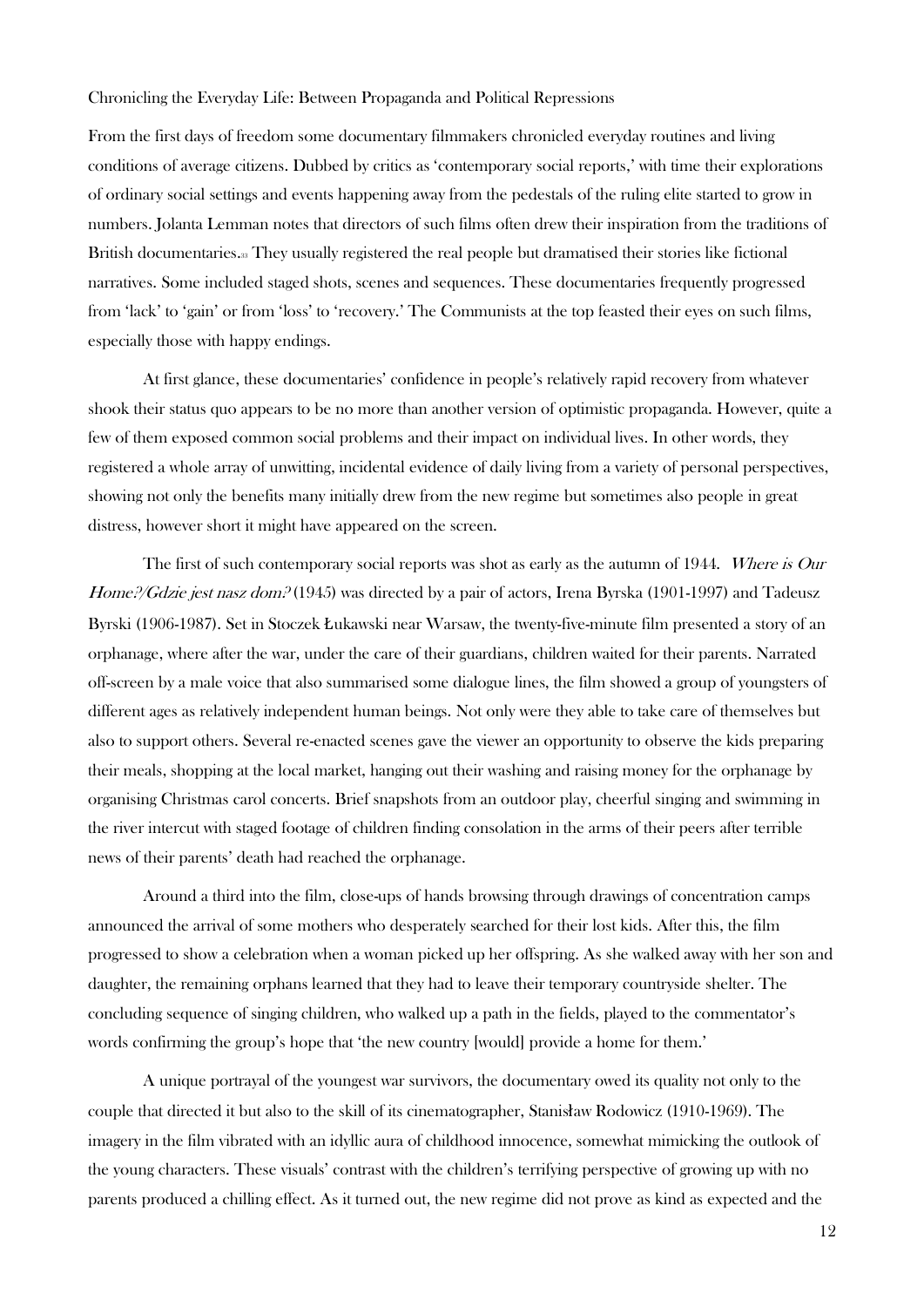hope, so firmly expressed at the end of the film, for many evaporated just a few years down the road. Among the bitterly disappointed was also Rodowicz, who fell victim of Stalinist police repressions. Arrested in 1951, he never returned to his work in film.<sup>34</sup>

Another victim of political repressions, Jadwiga Plucińska (1908-1999) began directing factual shorts on social developments in the country in 1946. Her film work testified that the Communists at the top had an influence on the lifestyles of ordinary people. Plucińska's first documentary, We Went on Holiday/Byli*ś*my na wczasach (1946) depicted factory workers spending their free time in three different holiday resorts. Later in the 1940s, she embarked on showing everyday life under the new regime in smaller localities but remained keen to register the successes of the new government. For instance, one of her documentaries, In Palaces and Manor Houses/W dworkach <sup>i</sup> pa*ł*acach wiejskich (1948) reported on the nationalisation of pre-war aristocratic mansions that were being converted into schools, nurseries and social centres.

On a few occasions, Plucińska also turned her camera to micro-realities of the youngest Poles. Save Our Children/Ratujcie nasze dzieci (1948) showed a touching portrayal of a home for kids convalescing after TB and Our House/Nasz dom (1949) offered a report from a countryside orphanage for boys. Full of joyous imagery with children working on a farm and enjoying their seaside holiday, the latter concluded with touching shots of an orphan in the arms of his guardian. The brief final sequence played to an exuberant off-screen praise for the new regime: 'Happy childhood and bright future …This is what the People's Poland secured for our young generation.' Even thoughPlucińska frequently staged her scenes, her arguments and social observations are among the most insightful among the 1940s Polish documentaries. Although her directing career progressed well into the 1950s, by the end of that decade her employment at the Documentary Film Studio came to an unexpected end.

On 11 August 1959 the Polish Press Agency/Polska Agencja Prasowa announced that Plucińska was under investigation for being an American spy. According to the press release, upon her visit to West Germany earlier that year she had developed a relationship with a member of the American intelligence service.<sup>35</sup> By Christmas, she was already sentenced to seven years in prison.<sup>36</sup> Following the trail, Plucińska disappeared from the documentary scene, but till this day many of her films form rich chronicles of everyday life in post-war Poland.

However, it is worth noting, that in the 1940s Plucińska's subject choices were far from original. For instance, her Wroc*ł*aw the City of Students/Wroc*ł*aw miasto studentów (1947) offered glimpses of the living conditions and activities of men and women studying at a few recently opened universities in the city. But before she made this film, a year earlier Bossak had already reported on the difficulties among the young population entering higher education institutions. His ten-minute short, New Poland: The Youth at the Universities/Nowa Polska: <sup>M</sup>*ł*odzie*ż* na uniwersytetach consisted of snapshots from students' activities, as they made every effort to get education despite shortages in food, accommodation and books. Typically for that era, Bossak's film concluded on a positive note with students enjoying sports on holiday. The commentator spoke on their behalf: 'We're making up for the time the war took away from us.' Similar high moods reverberated in Gaudeamus (1948), a special edition of the Polish Film Chronicle, which not only did praise students for their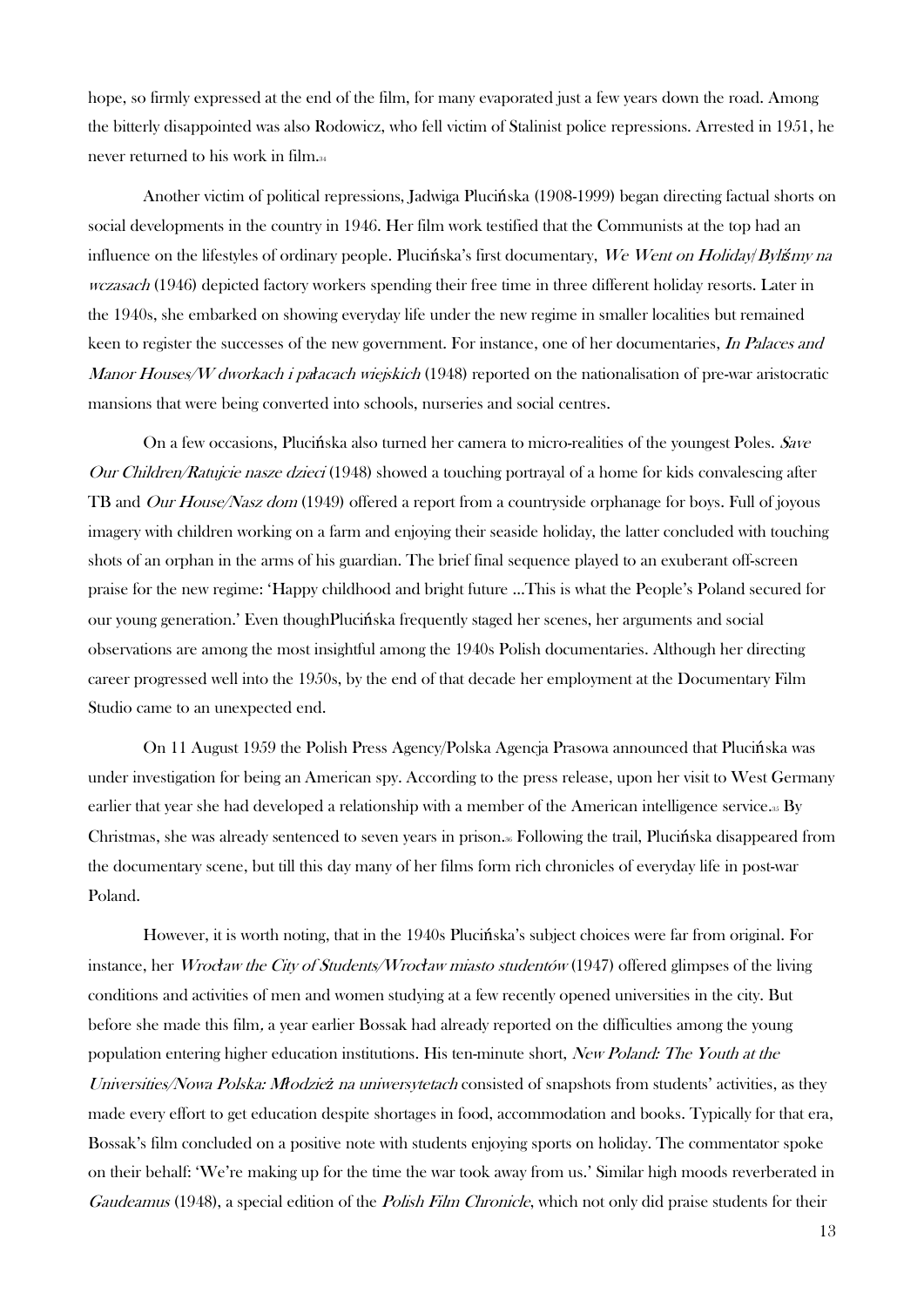character but also recycled some of Bossak's earlier footage to by comparison report on recent improvements in their living condition.

Furthermore, the nationalisation and transformation of former aristocratic sites into public spaces, which Plucinska exposed in her film In Palaces and Manor Houses was frequently shown in newsreels and documentaries. A few years before her, using different footage but narrating her story with equal enthusiasm, in a short titled Palaces/Pa*ł*ace (1946), Natalia Brzozowska (1915-1988) also explored the new nurseries and open access cultural centres mushrooming in the lavish former properties of the pre-war aristocracy around Łódź.

Parallel portrayals of social improvements were also evident in several of Stanisław Możdżeński's titles. In the 1940s, this director routinely shot his films in provincial locations of the so-called Regained Territories/Ziemie Odzyskane in the west of Poland to spotlight the benefits of post-war modernisation. For example, his Szczecin (1948) started with sunny pictures of renovated houses, gardens, new roads, bridges and trains to then show the hustle and bustle of the streets, docks, and factories. The speedy recovery of the city from the Nazi devastation was attributed to the new government, as well as to the mobilised working class. At the end of the film, upon showing a sunset over the city skyline, the voice-over reminded the viewer that the glorious, rapid development of Szczecin had only been possible because of the national effort after liberation: 'And so the day comes to a close. One more day of hard work in the Polish city of Szczecin.'

Corresponding national pride matched by an admiration for the new regime's achievements underpinned other films by Możdżeński, including On the Polish Baltic Sea/ Nad polskim Ba*ł*tykiem (1948) and In the Docks/Stocznie pracuj*ą* (1948). Although just like Plucińska, Możdżeński propagated the change for the better, more interested in machines and mechanisation than in his fellow citizens, he only occasionally paused to show a human face. With one exception of Pastures, in the 1940s, he was happy to sing from the same industrialisation hymn sheet with the comrades from the Central Committee, which, by the way, opened the same year the director completed all the above titles.

In line with the dominant political discourse, several other documentaries from the 1940s depicted endless opportunities in the new Communist country, where people on the screen seemed to be floating on the wave of confidence for a better tomorrow. It was particularly visible in films about the young generation. Among them, one particular short on a student sports camp attempted to persuade the viewer that the policies of the new government indeed promoted a sense of personal happiness. Both men and women in Brzozowski's The Young on the Coast/M*ł*odzi na Wybrze*ż*<sup>u</sup> (1948) exhibited competitive attitudes as well as discipline in their daily routines. These qualities were matched by further traits of model socialist citizens, such as generosity and a strong desire for selfless service. The film vibrated with the same propaganda tones one could find in some of the newsreels and newspapers from the time. Although the setting was small, the hero was collective. Teamwork awarded every single participant in the camp with an individual sense of satisfaction. The young cherished no personal gains. They worked for the nation.

National sentiments that were to drive forward the new generations in Poland underscored Brzozowski's film from its very opening: 'When the Germans were withdrawing from this land, they sank all ships and destroyed all houses, as though they intended to poison this land with venom… Now our youth is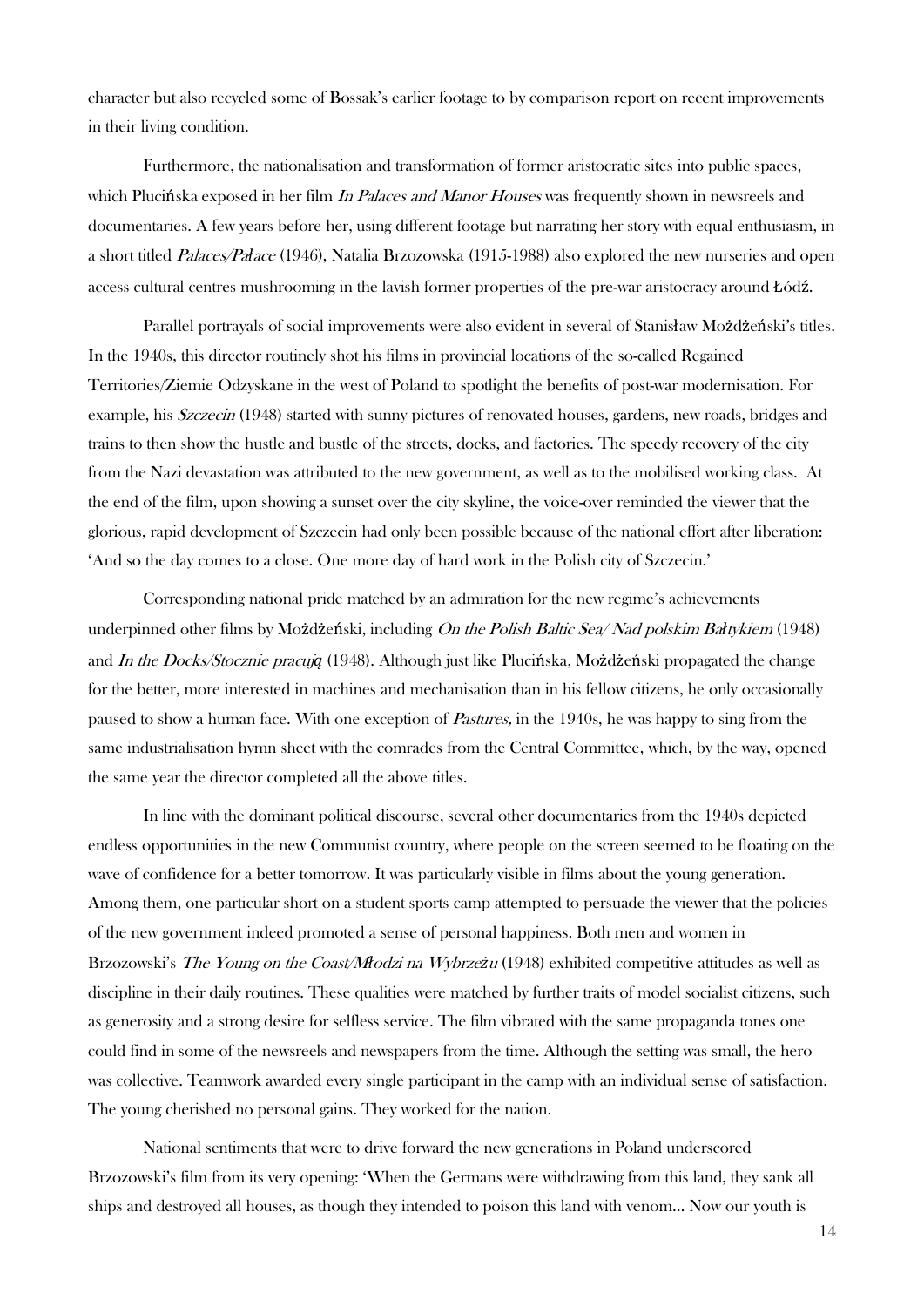marching into these empty towns.' The story followed just one day at the camp. The audience observed the young playing sports as well as helping at building sites, factories and in the fields. It was not enough that the boys and girls on the screen glowed with enthusiasm. To uplift the already positive mood, a few times the passionate voice-over narrator shouted out words like 'an effort,' 'strong muscles,' 'competition.' With such an accompaniment, the vigour bursting from the screen grew bigger than the actual camp.

Although from today's perspective films such as *The Young on the Coast* may appear fake and manipulated, they did not necessarily always lie, even if they just showed one side of the coin and by tapping into the politically promoted discourse, skipped any mention of adversity, hesitation, or dissatisfaction. The belief in the socialist ideals in the immediate post-war period was not just fabricated by the ruling Communists. Given the pre-war experience with social inequalities and the suffering during the war, it comes as no surprise that many Poles supported the new regime. Because the quality of life had indeed significantly improved in comparison to pre-war times, just like the characters in The Young on the Coast, the majority willingly participated in the Communist society, where teamwork values replaced attachment to individual goals. Much to the ruling Party's delight, also several factual filmmakers shared the faith in the socialist Poland. Therefore, at first without reluctance, people such as Bossak, Plucińska, Możdżeński and Brzozowski responded to calls for films that were to advance the development of the country.

#### Documentary Film Records of Positive Reinforcement: Fixing Social Problems

The Communist government most welcomed films propagating the new inclusive society where both work and leisure helped achieve shared goals. Next to workplace and school competition, voluntary charity acts and holiday activities, sport was to bring joy, build strength and teach discipline to the citizens of the ideal egalitarian nation. Its availability to the larger public was to intensify trust in the Communist rule. It was about much more than just getting active. The officials were giving the boon to those who had never had the privilege to participate in such a leisure time luxury. It was accessible to all willing to engage in it. The Party never underestimated the power of physical exercise. After all, it kept people busy so that they could perform their jobs with full dedication and forget about any political objections.

Already in 1946, two documentary film debutants, Natalia Brzozowska (1915-1988) and Konstanty Gordon (1917-1983) completed their persuasive short, Sport for Everyone/Gimnastyka dla wszystkich (1946) that offered snapshots of happy, fit workers from factories in Łódź as they performed physical exercises in local sports clubs. Footage of women working on gymnastic routines and dances intercut with fencing and boxing men, school children in physical education classes and families at swimming pools. As the voice-over narrator praised the admirable strength and flexibility of some of the people on the screen, he quickly situated the imagery in the context of the Communist ideology: 'Not only does sport eliminate age differences, but also social differences… These are all working people whom physical fitness awards with a sense of strength and happiness.' The authoritative tone of these lines sounded convincing; no space was left for any counterarguments, especially that the words were confidently articulated by Andrzej Łapicki (1924-2012), the same actor who from 1947 to 1956 provided government-approved commentaries for numerous editions of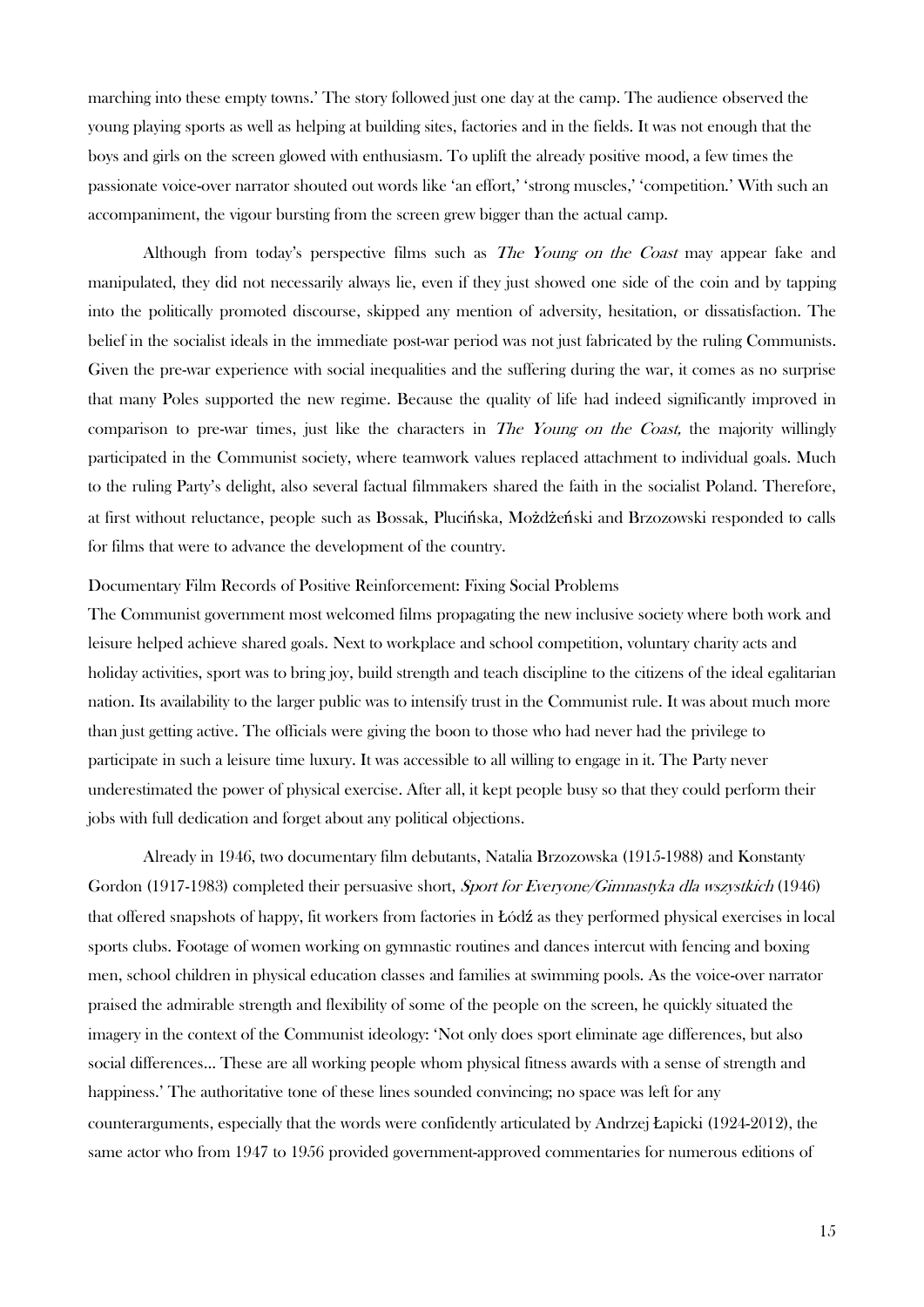the *Polish Film Chronicle*. Given that, today his encouragement to follow the example of the people from the screen seems to have been enunciated by the very voice of the ruling elite.

Having completed Sport for Everyone, Brzozowska and Gordon parted ways to pursue personal interests in quite divergent types of documentary. After a few years of making films that praised the regime, Brzozowska decided to emulate the style that was initially preferred by her husband, Jarosław. She engaged in making poetic documentary contemplations with no overt commentaries where images rhythmically played to the sound of music. However, in 1949 during the Congress of Filmmakers in Wisła—when the Party officially proclaimed socialist realism as the leading and only style of Polish cinema—Brzozowska's most acclaimed film, The Coal Mine/Kopalnia (1948) was heavily criticised for its formalism and lack of political message. Humiliated and ostracised, the director never really recovered after Wisła, which essentially ended her directing career. Later in the 1950s, she reported problems with getting any support for her projects $\pi$  and only managed to complete two shorts, *The Skiers/Narciarze* (1958) and *Climbing/Na Wspinaczce* (1958), both of which were just edits of pre-1949 footage.<sup>38</sup>

Worth noting, Brzozowska was not the only director in Wisła whose work was singled out as a negative example of anti-regime work. Makarczyński's idyllic portrayal of traditional village life in Szlembark (1948) was also attacked by the Party officials as deliberate criticism of the government's modernisation project. In contrast, Gordon became the Party's show pony in the field of documentary directing. As socialist realism dawned, he produced *The Wide Road/Szeroka droga* (1949), a monumental, almost fifty-minute propaganda film on the construction of a motorway in Warsaw.<sup>39</sup> Unlike, distressed Brzozowska and confused Makarczyński, who promised to incorporate socialist realism in his future work, in Wisła Gordon felt appreciated.

## [INSERT FIG 5 HERE]

Before Wisła, in documentaries that endorsed the new regime, Bossak, Plucińska, Możdżeński, Gordon and Brzozowska typically reported on social developments using footage from real locations that served as illustrations for their authoritative voice-over commentaries. However, several other documentaries presented the lives of ordinary people in their micro-realities using storytelling strategies which—just like the wartime Where is Our Home? —shared a striking resemblance with narrative cinema. Because in the second half of the 1940s staging was one of the standard methods in Polish documentary, both established directors and debutants with an ambition to work in fiction film often embarked on telling documentary stories with the use of re-enacted scenes.

Promoting social benefits of physical activity among children, Eugeniusz Cękalski's (1906-1952) fictionalised documentary, Bronek from Widzew/Bronek <sup>z</sup> Widzewa (1948) exposed drab living conditions of a working class family in Łódź, whose little son, Bronek became a boxing enthusiast. The boy's parents were busy with their factory jobs and his baby sibling, so left on his own, Bronek got involved with older hooligans who convinced him to start selling cigarettes on the black market. At the end of the film, the boy's father saved him from the path of crime by signing him up with a local boxing section. Fully staged, *Bronek from Widzew* looked like a narrative film. Nonetheless, it revealed plenty of significant visual evidence from everyday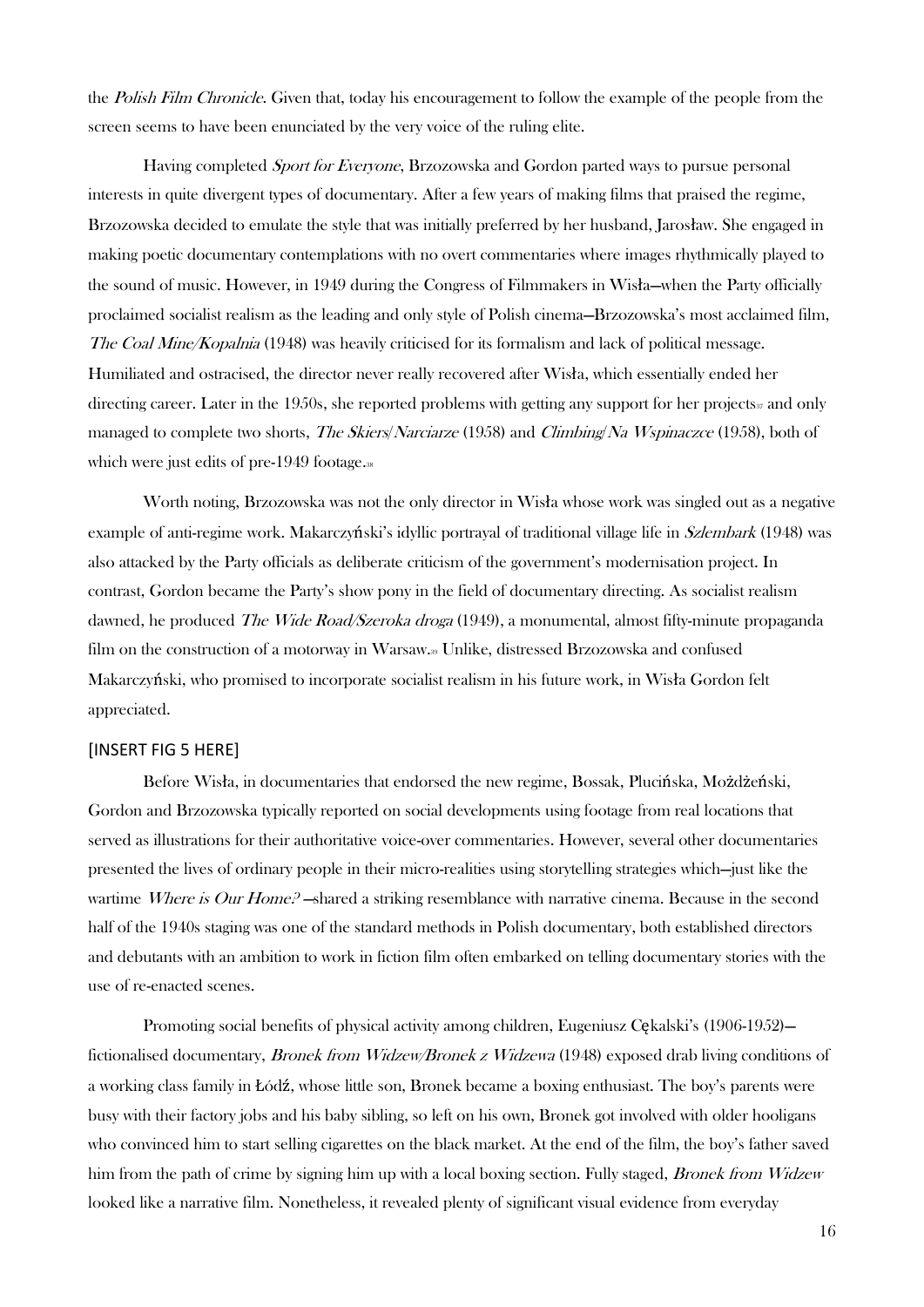working class realities. Although the story ended on an optimistic note with sport becoming a lifesaver for the youngster, Cękalski uniquely hinted to the darker side of the Communist society. His film distinctively exposed social problems, including the black market, hooliganism and unsupervised underage children. Elsewhere, such subjects had been shrouded by the curtain of hope or, in fact, silenced by crowds cheering to the opportunities that opened for them in the new political system.

Although it goes without saying that life did not run as smoothly as the government wished to project it, because of the strict control over film funding and distribution, it is rather rare to find any evidence of social problems in the documentaries from the 1940s. The Party did not want to convey any anxiety or fear among their new, dedicated followers. Crime, hardships, as well as social and political resistance were effectively erased from the official discourse. The only instance—and even here rather cautiously—when censorship would allow the darker side of life on the screen was when a minor social problem could be solved by educating the masses. Therefore, short documentaries known as 'propaganda film posters' could sometimes contain unique glimpses of cracks in the system. This is why Cękalski was able to sneak the unwelcome portrayal of juvenile criminal activity onto the purged Communist screen. The affirmative tone of his story resolution justified the presence of the otherwise undesirable subject.

Wohl's entirely staged What Are You Doing Here?/Co ty tu robisz? (1948) was yet another example of a fictionalised documentary, which pointed to unresolved social issues while openly praising the benefits of the Communist social care. Narrated by a famous actor, Kazimierz Rudzki (1911-1976), the film told a story of three homeless children who lived in the ruins of Warsaw. Rescued from their misery by the national militia, to their delight, the kids were sent to a well-furnished orphanage. The state-run home for children provided the first comforts they had ever experienced in their lives. With such a conclusion, just like the already mentioned titles, Wohl's film fell into a larger category of documentaries that commended what the new regime supplied for the ordinary people while eliminating homelessness, poverty and other social problems. When the government saw social equality as its main magnetic power to win the support of the masses, documentaries that promoted similar ideals served as positive reinforcement.

Sometimes, however, the promise of equal status was not enough for people to make every effort to contribute to the new system. When the ideal socialist citizen failed to show up to work, the government could commission short factual films to propagate the right attitude. Probably, the most interesting example of such a propaganda film comes with a tongue-in-cheek, imaginative short, The Value of One Minute/Warto*ść* jednej minuty (1948) by Joanna Rojewska and Tadeusz Kowalski. In just over three minutes, the filmmakers dramatically exaggerated the potential social consequences of individual tardiness. Targeted at people who repeatedly came late to work, the film warned against the lack of punctuality, not by threatening with a loss of pay, but through appealing to the citizens's sense of social responsibility.

After a brief animated opening sequence of calendars and clocks, Rojewska and Kowalski cut to a train crash. The voice-over commented: 'One minute seems to be a very small fraction of time, doesn't it ? … The crossing guard here was just one minute late.' The rest of the film illustrated different examples of what might be lost when people were just one minute late: missed buses, closed classroom doors, customers at public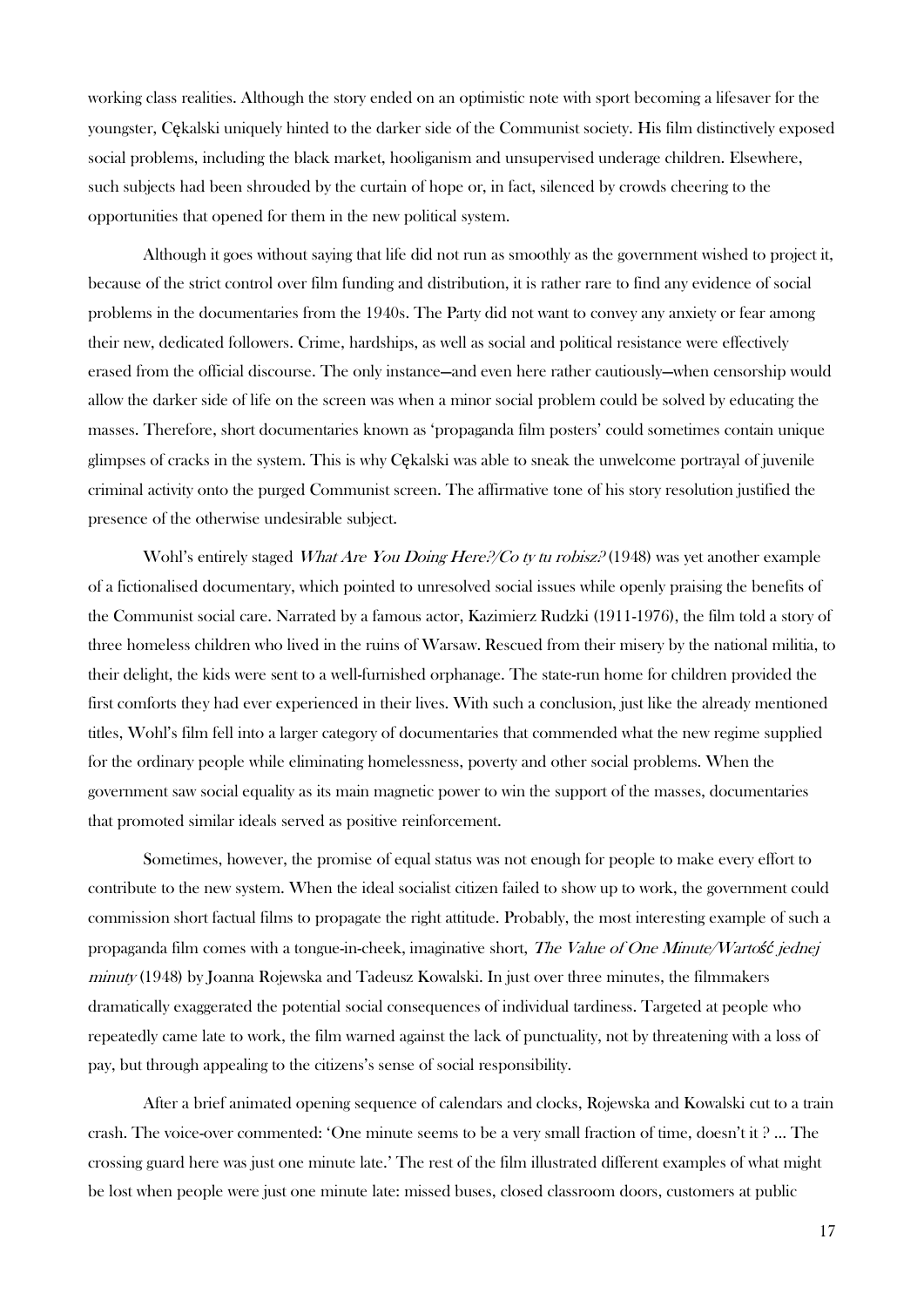offices who could not be served. All small delays were accumulated and translated onto the national scale at the end of the film: 'One minute… means hundreds of coal waggons, thousands of tons of wasted grain, several houses that cannot be built, millions of meters of fabric. ... Always work four hundred and eighty minutes a day.' Although a mere propaganda film, *The Value of One Minute* brought together some detailed imagery of everyday life, even if many of its scenes were staged. Most importantly, however, it uncovered a serious problem hindering the Communist plan of industrial progress: simple laziness and lack of dedication to work. It was probably the first and the most basic, however small, symptom of an inefficacy of socialist ideals in real social life, something that was urgent enough to break the rule of positivity in Polish documentary film.

### Conclusion

Although between 1944 and 1949 out of necessity many Polish documentarians cooperated with the Communist authorities, they made thematically and stylistically diverse short films. Under strict discursive requirements of the government, many still explored their small margins of freedom. The genres and formal tendencies from the first five post-war years laid foundations for further development of Polish factual cinema. Most importantly, during that time, documentary production expanded well enough to receive recognition as a separate type of film, a valuable contribution to the national culture. In the spring of 1949, Bohdan Węsierski from Film magazine commanded short documentaries: 'As far as artistic values, they are of world-class quality.'<sup>40</sup>

This recognition was also a personal success of Jerzy Bossak, who for a few years had been campaigning to establish a dedicated documentary institution. When the Documentary Film Studio opened at the end of 1949, on the one hand, Polish documentarians had a reason to celebrate. Not only did they have a home but they also officially divorced from the team of the *Polish Film Chronicle*, which from then on had its separate department within the Studio's structure. On the other hand, the joyous occasion was overcast by the dark clouds of socialist realism and its fortified system of control, which the same year was officially announced during the Congress in Wisła. The margins of freedom started shrinking. Creative authorial visions had to wait another five years before some of the immediate post-war styles and thematic tendencies could return in the mid-1950s to build the future international reputation of the Polish School of Documentary.

If the government acknowledgement and the international successes were among the most prominent immediate achievements of the documentarians working in the 1940s, from today's perspective it is more significant that their films contain some, albeit limited, extraordinary evidence of the living conditions and the mindsets that resurfaced in the Polish culture after the Communists came from the East in 1944. Next to glimpses showing the material culture, many directors either registered or re-enacted social changes, work routines, leisure activities, educational institutions, as well as common social problems of their time. Gradually, rather than the grand politics, the everyday life started attracting their attention. And so, they recorded the experiences of the ordinary folk who would never make to the pages of history books, depicting lifestyles and modes of behaviour that otherwise would disappear.

When the official discourse of social unity and equality best manifested in some newsreels, intentionally or not, these documentarians exposed hints of developing heterogeneity in attitudes and interests,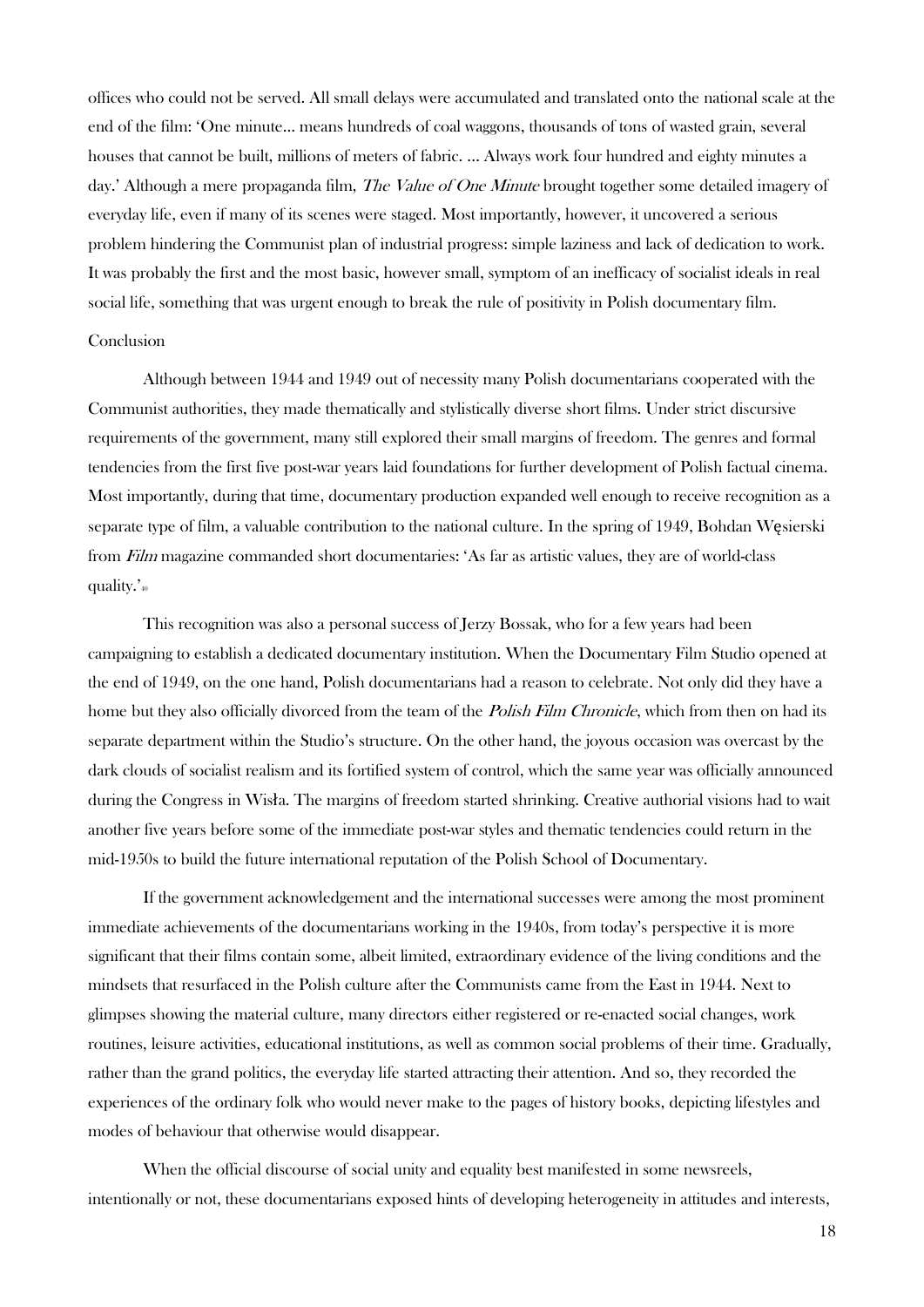as well as in social statuses in different locations across the country. Together their footage looks like a social kaleidoscope whose existence was perhaps the first sign of the volatility of the Communist project, an early crack on the polished social surface, which the censorship tried to keep at the bay for the next forty years. Diverse aspirations, career choices and social problems divided the society already in the wake of the Communist rule. The multitude of documentary styles, thematic choices and fates of individual directors also indicated that the government failed to secure their active support for the regime. Oppositional discourses started cropping up. The proclamation of socialist realism in Wisła in 1949 was intended to bring filmmaking back to serve the government objectives with no exception. It, however, proved to be yet another short-lived Communist illusion.

## Word count: 9874

## Acknowledgements:

The archive research for this article was conducted thanks to the Leverhulme Trust, who in 2015 awarded me with one of their fellowships. I also would like to express my gratitude to Justyna Turczynowicz, Danuta Pawłowska, Anna Pawłowska, Adam Wyżyński and Krzysztof Berłowicz from the National Film Archive in Warsaw. Thank you for your expert help and friendly chats.

## About the Author:

Former Fulbright Scholar at the University of Southern California in Los Angeles, Anna Misiak is Senior Lecturer in Film and MA Film Course Coordinator at Falmouth University. She holds a PhD in Sociology from the Polish Academy of Sciences. In 2015, she was awarded the Leverhulme Trust Fellowship to develop her archive documentary research project. Between 2013-2016, she was one of the investigators on an international research project, *Documentary in V4 Countries before and after 1989*, which was supported by the Visegrad University Studies Grant. Anna had her research articles and book reviews published in many European, American, and Canadian peer-reviewed journals. She wrote one monograph, Kinematograf kontrolowany (Kraków 2006) and contributed to a few edited collections on documentary films. She is an author of Women & Film under Communism: <sup>A</sup> Report from the Archive (http://womenundercommunism.com/)—a resource website on documentary films made by Polish women between 1945 and 1989.

## Word count: 147

## Notes:

<sup>1</sup> Jadwiga Bocheńska, 'Rozwój polskiego filmu dokumentalnego w latach 1944-1958', Kwartalnik filmowy, no. 2 (58), 1965, p. 5 (5-13).

<sup>2</sup> The Polish School of Documentary has been both defined and dated differently by various specialists in the field. Here, the term is employed in its most common understanding. In her chapter 'Polska Szkoła Dokumentu: Żywa tradycja polskiego kina,' Katarzyna Mąka-Malatyńska states: 'today the term 'Polish School of Documentary' has been most frequently used to refer to documentary films from the 1960s and 1970s'. In Małgorzata Hendrykowska (ed.), Historia filmu dokumentalnego, vol. 2, 1945-2014 (Poznań: Wydawnictwo Naukowe UAM, 2015), p, 679 (677-691). However, Mikołaj Jazdon mentions that it is practically impossible to develop a strict definition of the Polish School of Documentary and thus some critics and scholars use the term to cover all acclaimed documentaries made in post-war Poland: Mikołaj Jazdon, 'Filmowa sztuka faktu', Znak, no.11. 2012,

[<http://www.miesiecznik.znak.com.pl/6902012mikolaj-jazdonfilmowa-sztuka-faktu/>](http://www.miesiecznik.znak.com.pl/6902012mikolaj-jazdonfilmowa-sztuka-faktu/) (last accessed 10 July 2016). <sup>3</sup> Edward Zajiček, 'Produkcja filmów (Organizacja i rozwój)', in Jerzy Wittek, Wacław Świerzyński, Wanda Wertenstein and Jerzy Trafisz (eds), Kinematografia Polska <sup>w</sup> XXV-leciu PRL (Warszawa, Wydanie Specjalne Filmowego Serwisu Prasowego, 1969), p. 80 (34-85) &Ewelina Nurczyńska-Fidelska, 'Film Oświatowy', in Edward Zajiček (ed.) Film, Kinematografia: Encyklopedia kultury polskiej XX wieku: Studia <sup>i</sup> materia*ł*<sup>y</sup> (Warszawa, Instytut Kultury, Komitet Kinematografii, 1994), p. 268 (265-282).

<sup>4</sup> Alina Madej, 'Zjazd Filmowy w Wiśle, czyli dla każdego coś przykrego', Kwartalnik filmowy, 18, 1997, pp. 207-214; Anna Misiak, 'Cenzura filmowa po Zjeździe w Wiśle', Kwartalnik filmowy 43, 2003, pp. 93-102.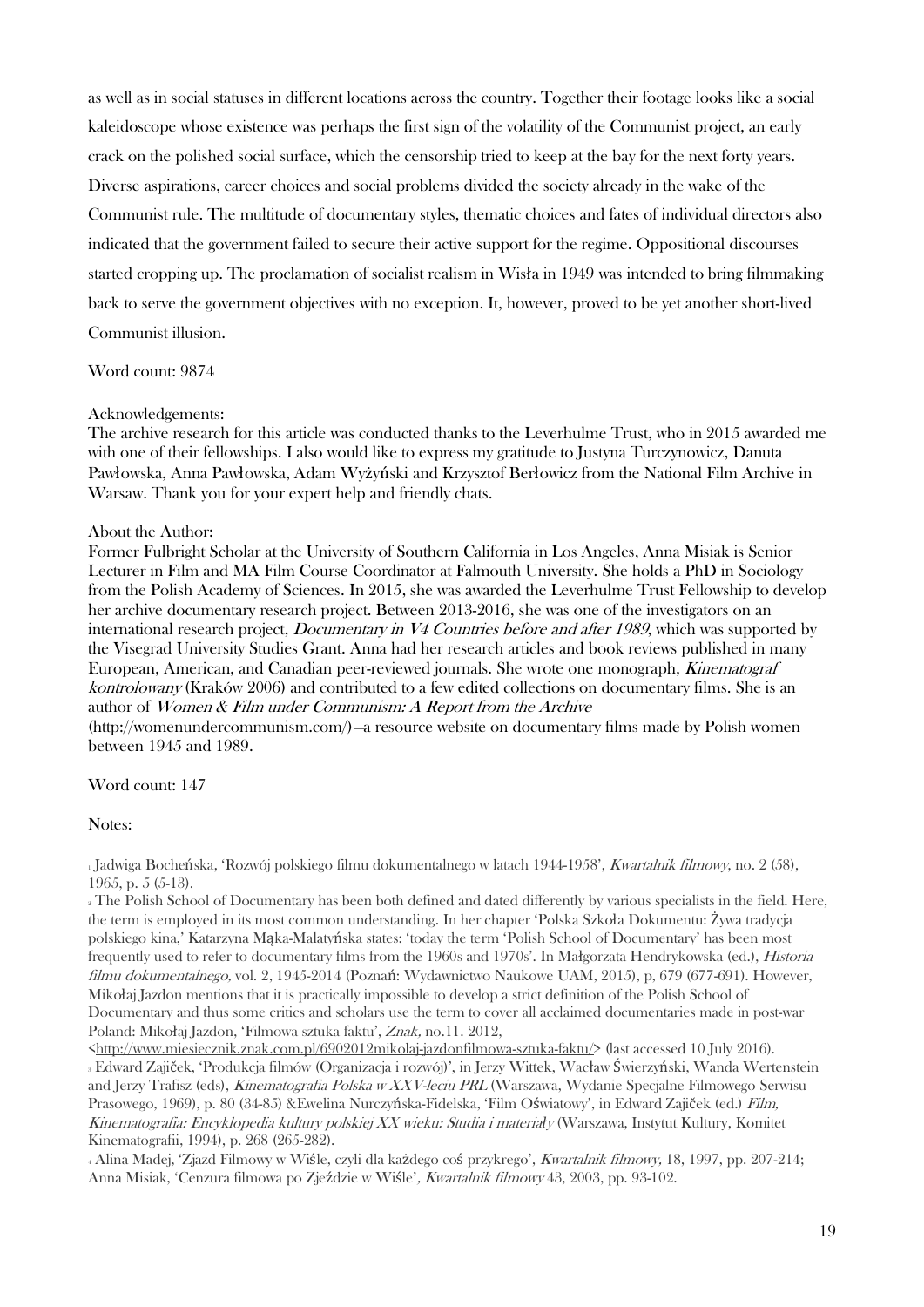<sup>5</sup> Anna Misiak, Kinematograf kontrolowany: Cenzura filmowa <sup>w</sup> kraju socjalistycznym <sup>i</sup> demokratycznym (PRL <sup>i</sup> USA): Analiza socjologiczna (Kraków: Universitas, 2006), p.72-91.

<sup>6</sup> Marek Hendrykowski, 'Dokument po wojnie: Lata 1945-1955', in Małgorzata Hendrykowska (ed.), *Historia filmu* dokumentalnego (1945-2014) (Poznań, Wydawnictwo Naukowe UAM, 2015), p. 28 (15-86).

<sup>7</sup> Marek Hendrykowski, 'Dokument po wojnie: Lata 1945-1955', p. 62 (15-86).

<sup>8</sup> Anna Misiak, 'Aleksander Ford and Film Censorship in Poland after 1945', *Kinema*, Fall 2003, pp. 19-31. Available at: <http://www.kinema.uwaterloo.ca/article.php?id=114&> (last accessed 24 March 2016).

<sup>9</sup> Małgorzata Hendrykowska, Kronika kinematografii polskiej 1895-1997 (Poznań, Ars Nova, 1999), p.158.

<sup>10</sup> The dates of birth and death of filmmakers are always cited the first time their name is mentioned in the text. However, in certain cases such dates have not been found in available sources.

11 Jolanta Lemann-Zajiček, Kino i polityka: Polski film dokumentalny (Łódź, Dział Wydawniczy PWSFTViT, 2003), pp. 16-25.

<sup>12</sup> Jadwiga Bocheńska, 'Documentary Films', in Stefan Berdak (ed.), Polski Film Krótkometra*ż*owy <sup>w</sup> XXV PRL/Polish Short Film During <sup>25</sup> Years of Polish People's Republic (Warszawa: Redakcja Wydawnictw Filmowych Centrali Wynajmu Filmów, 1969), p.60 (60-67).

<sup>13</sup> Edward Zajiček, Poza ekranem: Kinematografia polska 1918-1991 (Warszawa: Filmoteka Narodowa: Wydawnictwa Artystyczne i Filmowe, 1992), p. 39.

<sup>14</sup> Z. Sośnicki, 'Stare i nowe WFD', Ekran, no. 6, 14 kwietnia 1957, p. 10.

<sup>15</sup> Polska Kronika Filmowa 4/1945, available at <https://www.youtube.com/watch?v=LOxxCYhKLjA> (last accessed 23 June 2016).

<sup>16</sup> Marek Hendrykowski, 'Dokument po wojnie: Lata 1945-1955', p. 63 (15-86).

17 John Grierson, 'First Principles of Documentary', in Forsythe Hardy (ed.), Grierson on Documentary (London, Faber & Faber, 1966), 147 (145-156).

<sup>18</sup> 'Z ankiety rola i specyfika filmu dokumentalnego: Wypowiedź Jerzego Bossaka', Kwartalnik filmowy, 2, 1965, p. 25 (23-29).

<sup>19</sup> Bill Nichols, Introduction to Documentary (Bloomington: Indiana University Press, 2001), pp. 33-34.

<sup>20</sup> 'Notatka z posiedzenia Komisji Prasowej KC w dniu 13.X.1959 r. poświęconego ocenie Polskiej Kroniki Filmowej,

Biuro Prasy KC PZPR', in Marek Cieśliński, Pi*ę*kniej ni*ż* <sup>w</sup> *ż*yciu: Polska Kronika Filmowa 1944-1994 (Warszawa, Wydawnictwo Trio, 2006), p. 159 (157-161).

<sup>21</sup> Jan Topolski, 'Suita warszawska', no date, Ninateka, available at <http://ninateka.pl/film/suita-warszawska> (last accessed 2 July 2016).

<sup>22</sup> Marta Leśniakowska, 'Przed obrazem ruin: Widmowość i melancholia', in Joanna Kordjak and Agnieszka Szewczyk (eds), Zaraz po wojnie (Warszawa: Zachęta-Narodowa Galeria Sztuki, 2015), p. 81 (72-81).

<sup>23</sup> Wacław Świerzyński, 'Film dokumentalny (1944-1949)', in Jerzy Toeplitz (ed.), *Historia filmu polskiego 1939-1956,* vol. 3 (Warszawa: Wydawnictwa Artystyczne i Filmowe, 1974), p. 139 (101-143).

<sup>24</sup> Barbara Mruklik, 'Zupełnie zwyczajna biografia: Rozmowa z Tadeuszem Makarczyńskim', Kino, no. 217, July 1985, p. 3 (1-6 and 18-19).

<sup>25</sup> 'Warsaw Rebuilds', Film Polski PL: Internetowa Baza Filmu Polskiego,

<http://www.filmpolski.pl/fp/index.php?film=4212657> (last accessed 23 June 2016).

<sup>26</sup> Marek Hendrykowski, Stanis*ł*aw Ró*ż*ewicz (Poznań: Ars Nova, 1999), pp. 15-18.

<sup>27</sup> Wacław Świerzyński, 'Film dokumentalny (1944-1949)', p. 136 (101-143).

<sup>28</sup> 'Za dużo hałasu: Rozmowa ze Stanisławem Różewiczem-przewodniczącym jury Ogólnopolskiego Festiwalu Filmów

Krótkometrażowych i Dokumentalnych w Krakowie,' Re*ż*yser: Dodatek do miesi*ę*cznika Kino, no. 7-8, 2000, p. 1 (1-2).

<sup>29</sup> Marek Hendrykowski, 'Dokument po wojnie: Lata 1945-1955', p. 50 (15-86).

<sup>30</sup> 'Sukces krótkiego metrażu', Film, no. 19, 1949, p. 11.

<sup>31</sup> Bożena Janicka and Andrzej Kołodyński (eds), Che*ł*mska 21: <sup>50</sup> lat Wytwórni Filmów Dokumentalnych <sup>i</sup> Fabularnych <sup>w</sup> Warszawie (Warszawa, WFDiF, 2001), p. 317.

<sup>32</sup> Jan Kott and Kazimierz Rogowski, 'Powódź', Film, no. 28, 1947, p. 3.

<sup>33</sup> Jolanta Lemann, 'Film dokumentalny', in Edward Zajiček (ed.) Film, Kinematografia: Encyklopedia kultury polskiej XX wieku: Studia <sup>i</sup> materia*ł*<sup>y</sup> (Warszawa, Instytut Kultury, Komitet Kinematografii, 1994), p. 222 (199-242).

<sup>34</sup> Marek Hendrykowski, 'Dokument po wojnie: Lata 1945-1955', p. 38 (15-86).

<sup>35</sup> 'Aresztowanie reż. Jadwigi Plucińskiej', Film, no. 35, 31 August 1959, p. 2.

<sup>36</sup> 'Wyrok w sprawie Jadwigi Plucińskiej', Film, no. 51-52, 20-27 December 1959, p. 2.

<sup>37</sup> Janina Zdanowicz, 'Co nowego Pani Natalio?', Ekran, no.10, 16 June 1957, p. 4.

<sup>38</sup> Giż., 'Co nowego w krótkim metrażu? Biała Etiuda. W góry, w góry miły bracie', Film, no.7, 15 February 1959, p. 5.

<sup>39</sup> Bohdan Węsierski, 'Kronika bohaterstwa pracy', Film, no. 22, 5 December 1949, p. 5.

<sup>40</sup> Bohdan Węsierski, 'Krótkometrażówki na ekranach,' Film, no. 7, 15 April 1949, p.10.